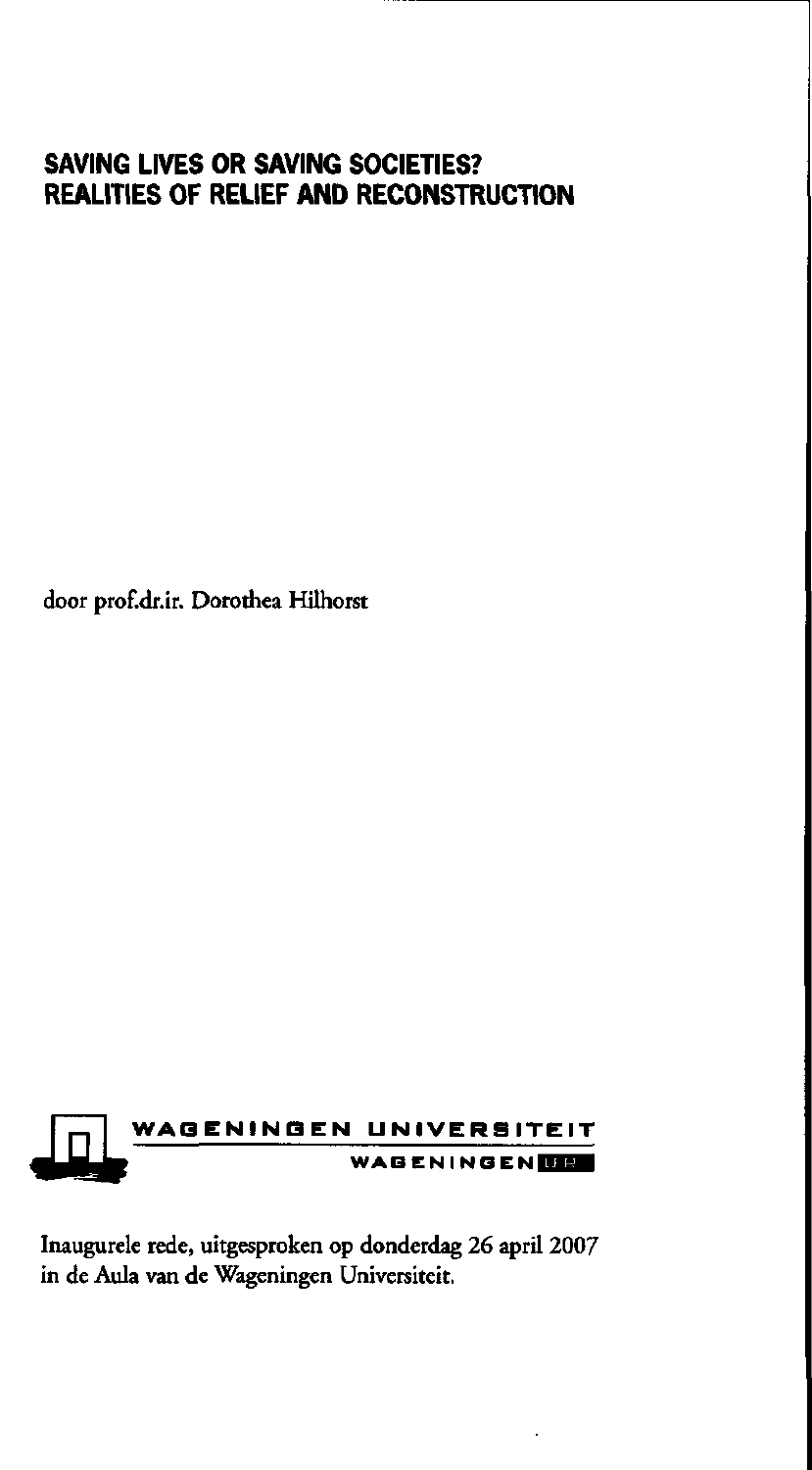## **Saving lives or saving societies? Realities of relief and reconstruction**

Many people that are coping to survive in war and disasters not only have each other to lean on, but find additional relief in the protection, food and basic care provided by international aid. Once the emergency is over, more aid comes in yet moves away from individual people towards the major project of rebuilding society. The desire to assist people in need is as old as humanity. Babies have the inborn empathie capacity of sensing other people's pains and every culture and religion has produced arrangements to protect the most vulnerable inside their community, to regulate violence and to contain war.<sup>1</sup> The universal articular lation of this desire in International Humanitarian Law and its manifestation in global aid mechanisms is relatively new. Relief and reconstruction find their modern pedigree in events that continue to symbolize their practice.

Modern humanitarian aid is set into motion by Henry Dunant, who after witnessing the unnecessary suffering at the battlefields of Solferino in 1859, initiated the Geneva Conventions and established the International Committee of the Red Cross. The basic principle of humanity is phrased by the Red Cross as "the desire to prevent and alleviate human suffering wherever it may be found". The catchwords of the principle are in the words "wherever it may be found". Every social constellation has safety nets for its own needy, excluding others, yet here humanity is perceived as a universal whole, without distinguishing between 'uses' and 'thems'. Humanitarian aid is meant to be purely needsbased: decisions to help must not be driven by political motives or by discrimination of any kind.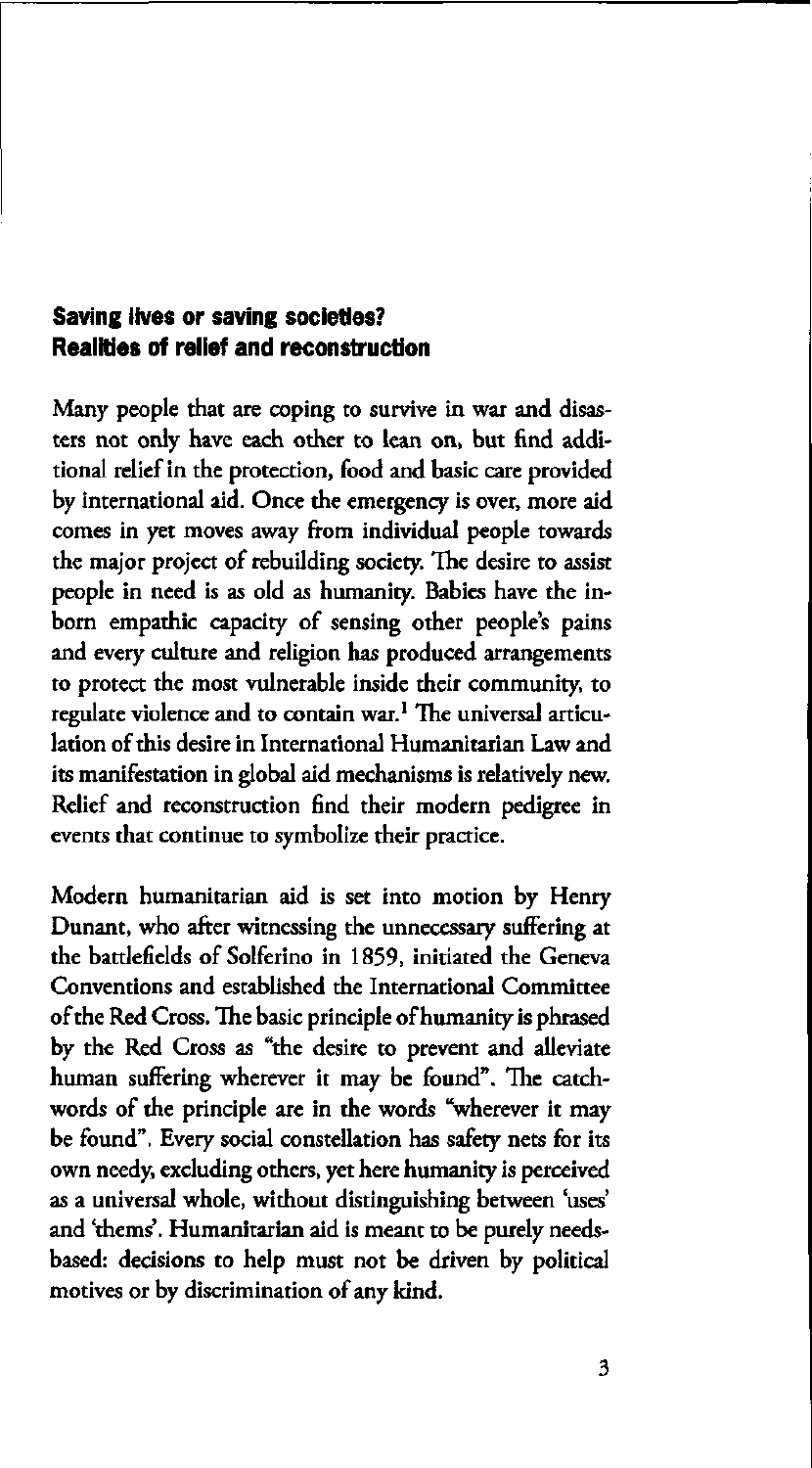Modern reconstruction finds its forebear in the ambitious Marshall Plan following the Second World War. The Marshall Plan was part of an integrated programme for political reconstruction of Germany, the restoration of justice (through the Nuremberg Trials) and the economic recovery of Europe. The 16 states involved in the Plan together received 11,8 Billion US\$, which today would equal around 100 Billion US\$ plus additional loans. The Marshall Plan was a major success, being credited with a one third jump in European Gross National Product in 3 years and laying the foundation of the European Union.<sup>2</sup>

Acts of assistance are never purely altruistic and we have to qualify the definitions of aid with their political sub-texts. The Marshall Plan was not only meant to help war-torn Europe, but explicidy designed to enhance security in Europe, contain the spread of communism and create a viable economic counterpart to boost the American economy. Today's reconstruction efforts are not dissimilar, and reconstruction assistance finds an important motivation in deterring security threats of the assisting parties, more openly so since the start of the Global War on Terror in 2001. Humanitarian aid is also tainted by politics, which is amongst others visible from its skewed allocation, with only a fraction of funds going to large but neglected crises like in the Democratic Republic of Congo, and the uneven international preparedness to protect people against violence and hunger as demonstrated by the deplorable situation of the Palestinian people that suffer immensely from the international boycott against Hamas.

Perceptions and response mechanisms of today's humanitarian aid and reconstruction continue to draw on their predecessors. Humanitarian policy aims to save lives, alle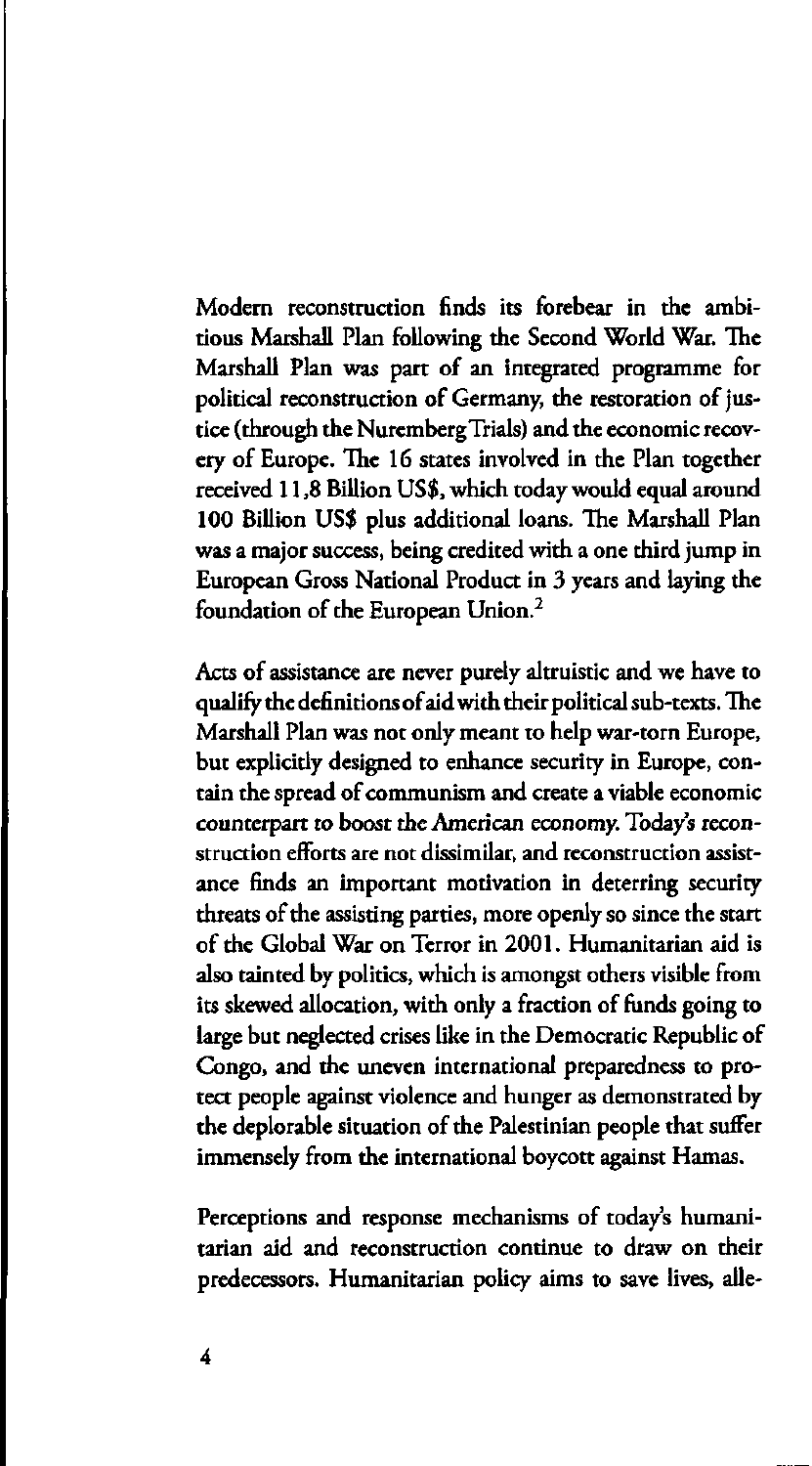viate suffering and maintain human dignity during and in the aftermath of war and disasters à la Henri Dunant. Reconstruction policy is designed in the integrated and comprehensive Marshall tradition. It is guided by the concept of human security, that after the long period of the Cold War, became the new expression of the UN founding missions of achieving 'freedom from want' as much as 'freedom from fear'.<sup>3</sup> Reconstruction is defined as an integ process designed to reactivate development, and at the same time create a peaceful environment.<sup>4</sup>

The realities of humanitarian aid and reconstruction, on the other hand, have travelled quite away from these two models and have become highly diverse in terms of the actors involved and the scenes in which they take place. The core of my chair is to study the multiple realities of aid in humanitarian emergencies and reconstruction.

Assistance in reconstruction and humanitarian aid are both criticized for their inability to adjust to local realities of emergency and post-emergency. This can be attributed to the organisation of aid and its built-in premises of what happens with societies during and after conflict. This is the twin logic that constructs crisis as a temporary and total disruption of society and reconstruction as restoring the normality of a neo-liberal modern state that democratically interacts with other constituent powers in society. A focus on multiple realities can deconstruct this logic and point out the continuities between crisis and normality. This has pardy been recognised in the recent attention for continuity in the use of violence and other threats to human security during periods of reconstruction. However, there is an other side to continuity which remains largely unnoticed. This is the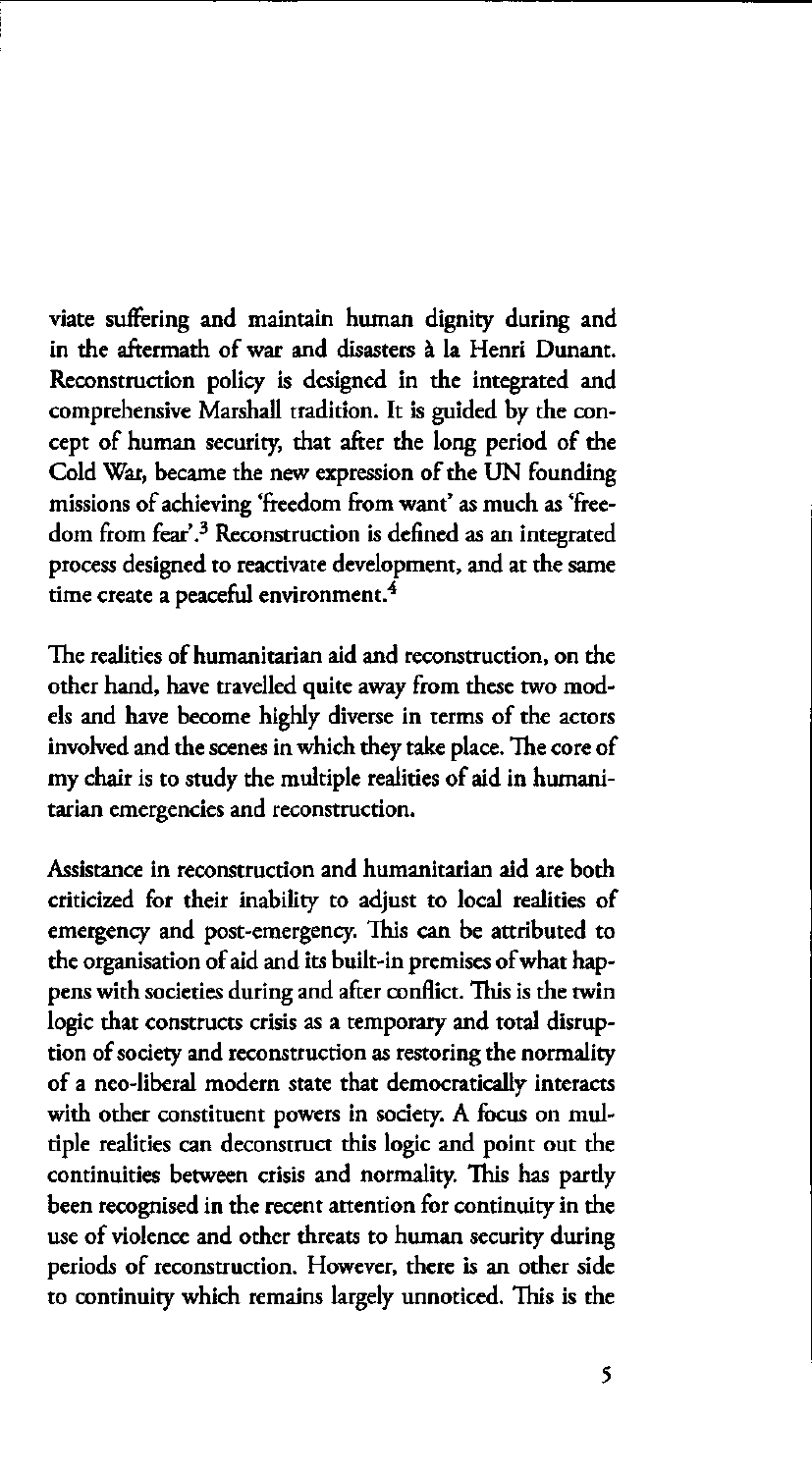continuity of the economies of survival, the remaining safety nets and sources of service delivery and the practices of local peace brokers that protect societies from total breakdown during crises and drive reconstruction processes when the room for manoeuvre opens up after crisis. Although the two sides of continuity are intertwined, they tend to be divorced in different bodies of policy and practice of humanitarian aid, the so-called classic relief and developmental relief. This distinction led to challenging debates in the 1990s, but this was unfortunately silenced after the start of the Global War on Terror in 1991. I will elaborate how ensuing events have encouraged the aid system to stick to its old logics and organization, and argue that it is time to re-open this debate and explore how a focus on local practices can help to resolve the disconnect between emergency response and reconstruction. Because the foundations of relief and reconstruction are in war situations, these are given more attention, but when speaking of crisis I mean all humanitarian emergencies, including natural disasters.

# **(Dis) ordering processes of crisis and normality**

Emergency and reconstruction are sometimes clear-cut situations, but more often they are labels that are socially constructed. The declaration of a state of emergency can often be interpreted as an act of securitization providing a rationale for the militarization of governance and the suppression of democratic rights. Declaring the end of emergency and start of reconstruction can be equally controversial, as we witness in international debate over the question whether Iraq is in a process of reconstruction or in a state of war. In the Netherlands, the symbolic meaning of reconstruction played a decisive role in the political crisis over the decision to send a peacekeeping force to Uruzgan in Afghanistan.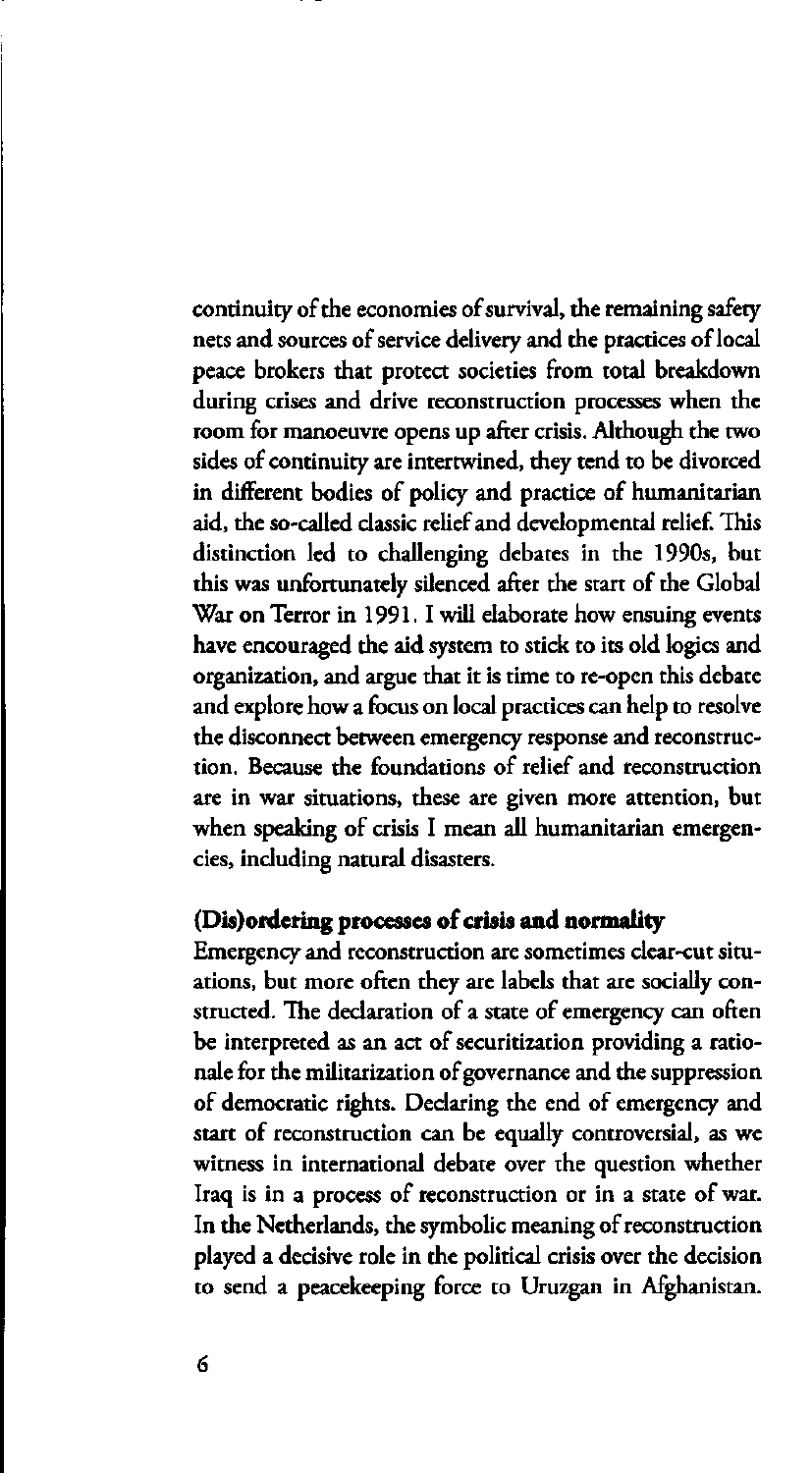The government barely survived by assuring Parliament that the troops would enhance reconstruction, rather than fighting the continued presence of the Taliban. This dominated political debate to the extent that members of parliament were bickering over the question if sewing clubs and other small projects organised by the peacekeepers could indeed pass the test for reconstruction or not.

Empirically, the distinction between emergency and postemergency or as we call it the distinction between crisis and normality is hard to draw. Violent conflict has an enormous and traumatizing impact on societies, and people know the difference between war and peace very well. They resent researchers who sanitize their situation and euphemistically speak of conflict, food insecurity and gender-based violence when they really mean war, hunger and rape. But acknowledging the suffering of war does not make the distinction between war and peace easier to draw. A peace agreement is an international marker of peace and sets into motion a reconstruction response. Yet, conflict does not operate according to a single logic, and its drivers, interests and practices are redefined by actors creating their localised and largely unintended conflict dynamics of varying intensity.<sup>5</sup> Crises are the outcome of conditions that build up over long periods of time and the transition to normality is also often marked by long periods of "no war no peace" situations. Violence and predatory behaviour may continue long after war is formally over.<sup>6</sup>

In my view, the transition from normality to crisis and back entail new ways of ordering and disordering of spaces, power, regulation and interaction. Conflicts and disasters are breakpoints of social order, with a considerable degree of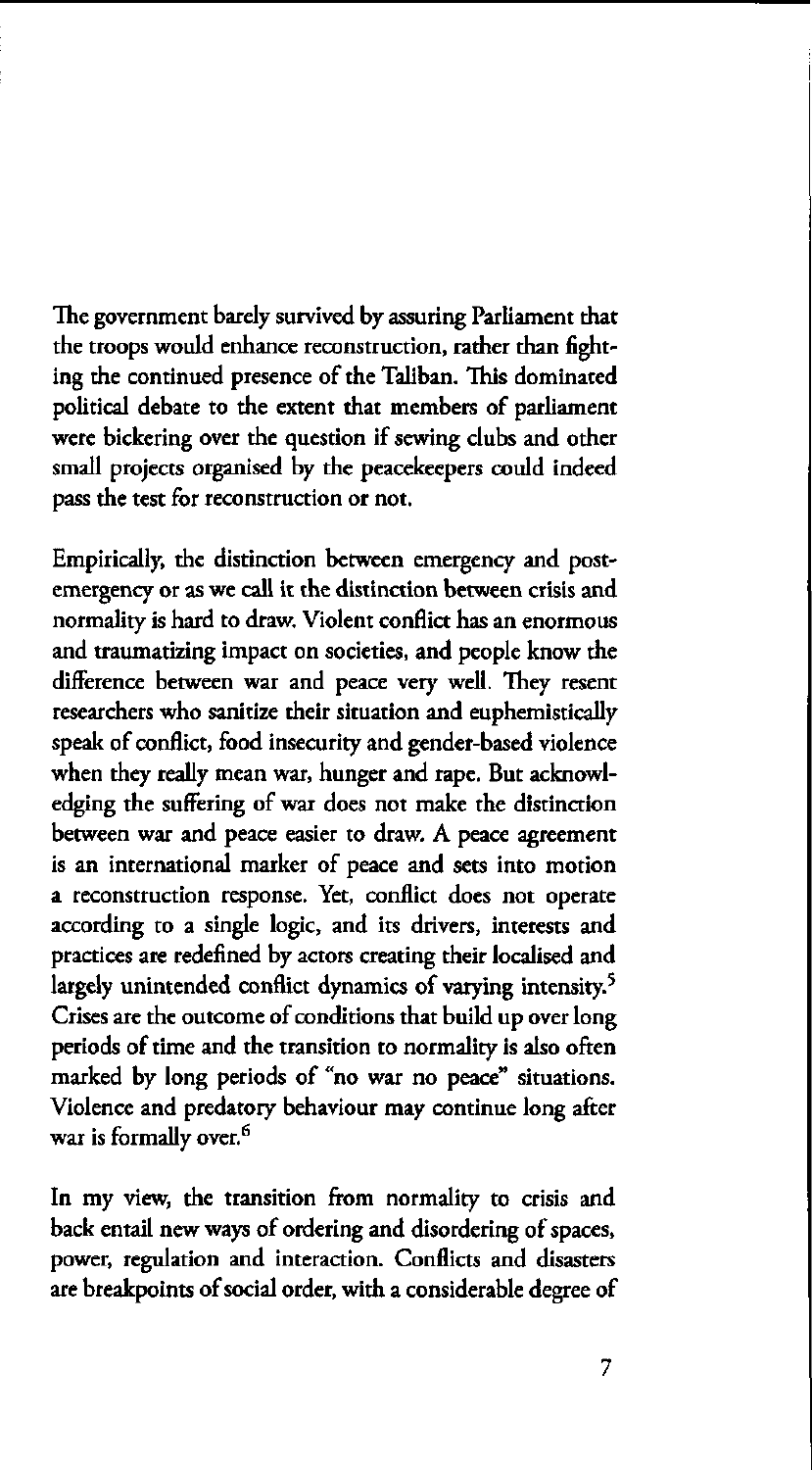chaos and disruption, but they are also marked by processes of continuity and re-ordering, or the creation of new institutions and linkages. Much has been written, for example, about economies of war: the systems where the production, mobilization and allocation of resources are organized to sustain the violence. $7$  These economies are intricately linked the  $\alpha$ to global networks of drugs, arms and human trafficking, until they surface in the normality of currency transactions. Although fully unfolding in war, these economies are the continuation of informal practices of globalized economies where violence regulates people's livelihoods without escalating into full war.<sup>8</sup>

On the other hand, we should not forget nor underestimate that there is a flip-side of war economies in the continuation of the normality of economies of production, transactions and distributions that we may call the economies of survival during crises.<sup>9</sup> Although economies may lar collapse during war, people hold on to normality as much as they can and continue planting their fields and trading their products. The father who leaves his family in the safety of the refugee camp to cross back into the dangers of the war zone and harvest the remains of their fields is as much a face of war as the diamond smuggler or the mercenary. People in protracted crises want to make more out of their life than mere survival. I met families in South Sudan that walked for weeks to register in one of the refugee camps, not to find protection against violence but to give their children a chance to go to school. The two types of economies are deeply intertwined, and most activities are multi-faceted.<sup>10</sup> The woman who brews beer for soldiers or barters products with rebels to make ends meet also contributes to alcoholrelated insecurity and the maintenance of violence. Trucking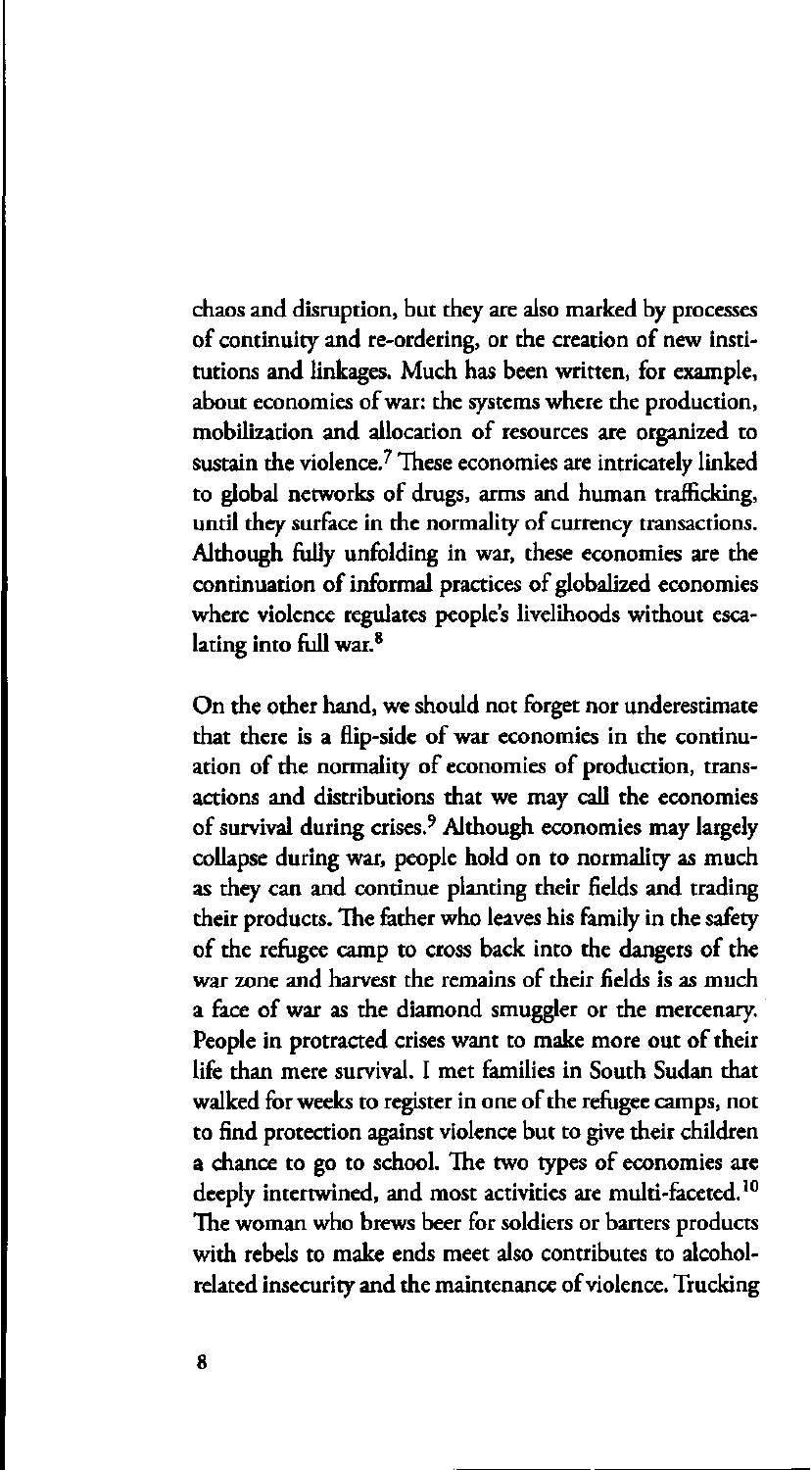companies supplying communities with food aid but taking a profit on the side by selling some of the relief-goods are a normal feature of crisis. Nonetheless, it would be a gross mistake to dismiss all economic activity during conflict as part of the war economy, and disrespect the creativity and perseverance people display to organize their own, their kin's and their neighbour's survival. Most theoretical perspectives have an exclusive focus on the logics of violence, survival or conflict resolution. By studying everyday practices, it becomes apparent how these logics are renegotiated in their local context and how they work upon each other.

A similar argument can be made about social institutions of governance, security, justice and service delivery. Informal safety nets continue to be operative to some extent. Where national governments have collapsed or are party in the conflict, line ministries in many cases nonetheless continue to be responsive to people's needs, even though their services have become severely restricted. This can also be the case with parallel structures of rebel movements and even violent movements like Hamas nonetheless maintain service provisions for their followers which sheds a different light on their popular base and embeddedness in society. In every conflict there are forces working to contain violence and forge peace. These are localized and informal activities that often draw on the social ties between people and perpetrators of violence to negotiate the release of prisoners or achieve a local cease-fire, yet sometimes grow into country-wide movements like the Liberia Women's Initiative, that advocated peace since the beginning of the war until it turned into a country-wide movement enhancing women's roles in the post-war politics.<sup>11</sup> The everyday realities of war are n encompassing, and foregrounding war "risks disabling pre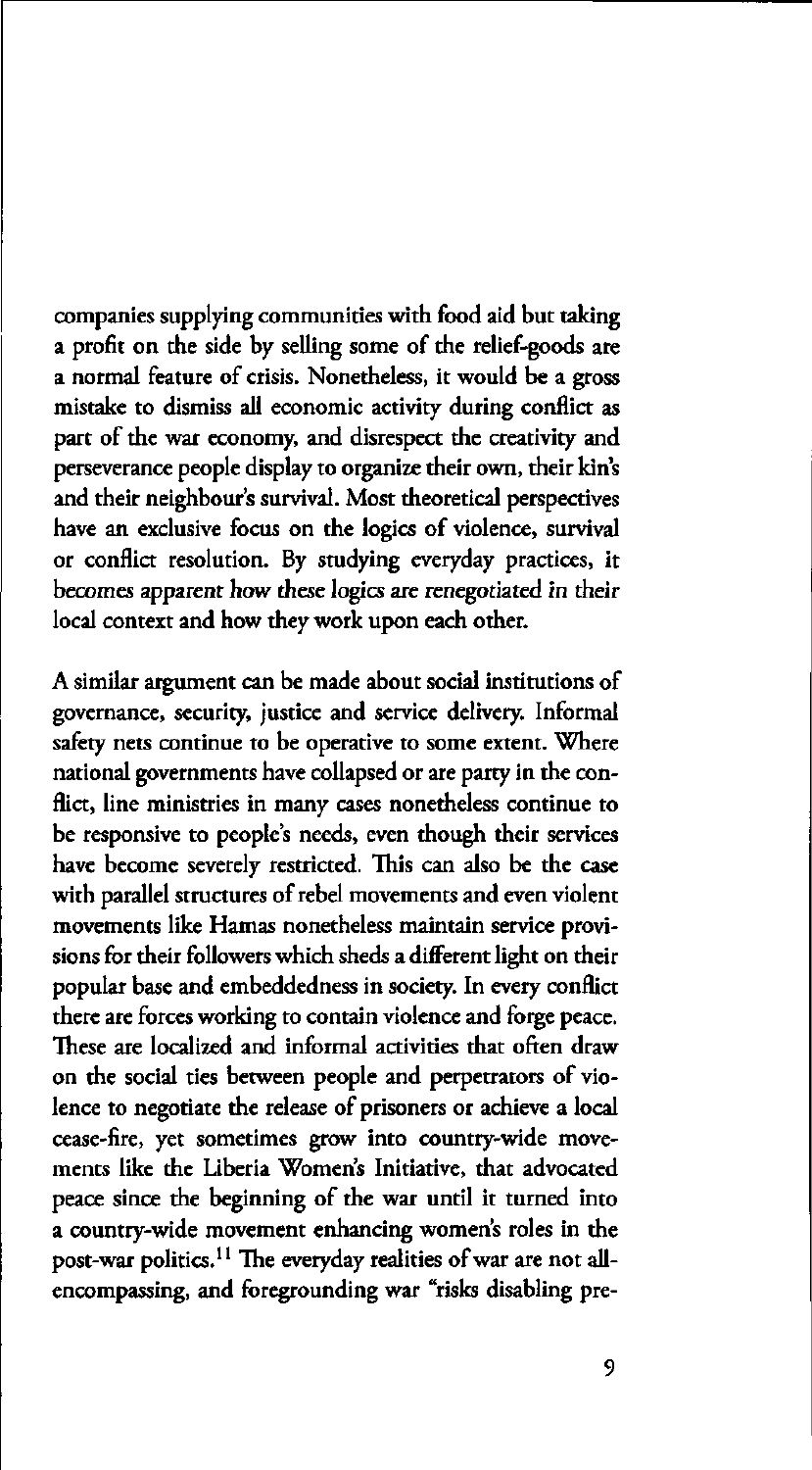cisely the strategies and tools of social organization, culture and politics through which violence can be reduced and its adverse effects mitigated".<sup>12</sup>

I conceive of aid as an integrated part of these everyday realities of crisis and post-crisis situations. Although aid volumes usually make up a very minor part of the resource flows in societies, in the locales of implementation, aid can strongly affect local power relations and (re)ordering processes. In line with the actor-oriented theory of Norman Long, I view aid interventions not as the chain of implementation of pre-defined plans but the negotiated product of a series of interfaces between different social fields,.<sup>13</sup> As programmes gain meaning throughout formulation and implementation processes, they increasingly become part of local realities in many intended and unintended ways.

Aid agencies are part of the field of actors that together constitute the realities of crisis and survival, and the motives and attitudes of agencies deserve the same attention as the lifeworlds of local actors. Agency staff are local actors that play multiple roles in their society and bring broader politics to their work, as was most painfully demonstrated when development agencies turned out to be one of the vehicles used to organize the Rwandan genocide.<sup>14</sup> But also their role as ice provider can be problematic. The relation between service providers and receivers is unequal, and can easily foster an attitude whereby the service providers think for their clients and tend to perceive of their own significance as higher than their recipients give them credit for. When programmes fail, they first tend to blame this on the attitude of their clients.<sup>15</sup> Alternatively, (self) criticism through ritualized evaluations usually leads to a list of issues to improve that require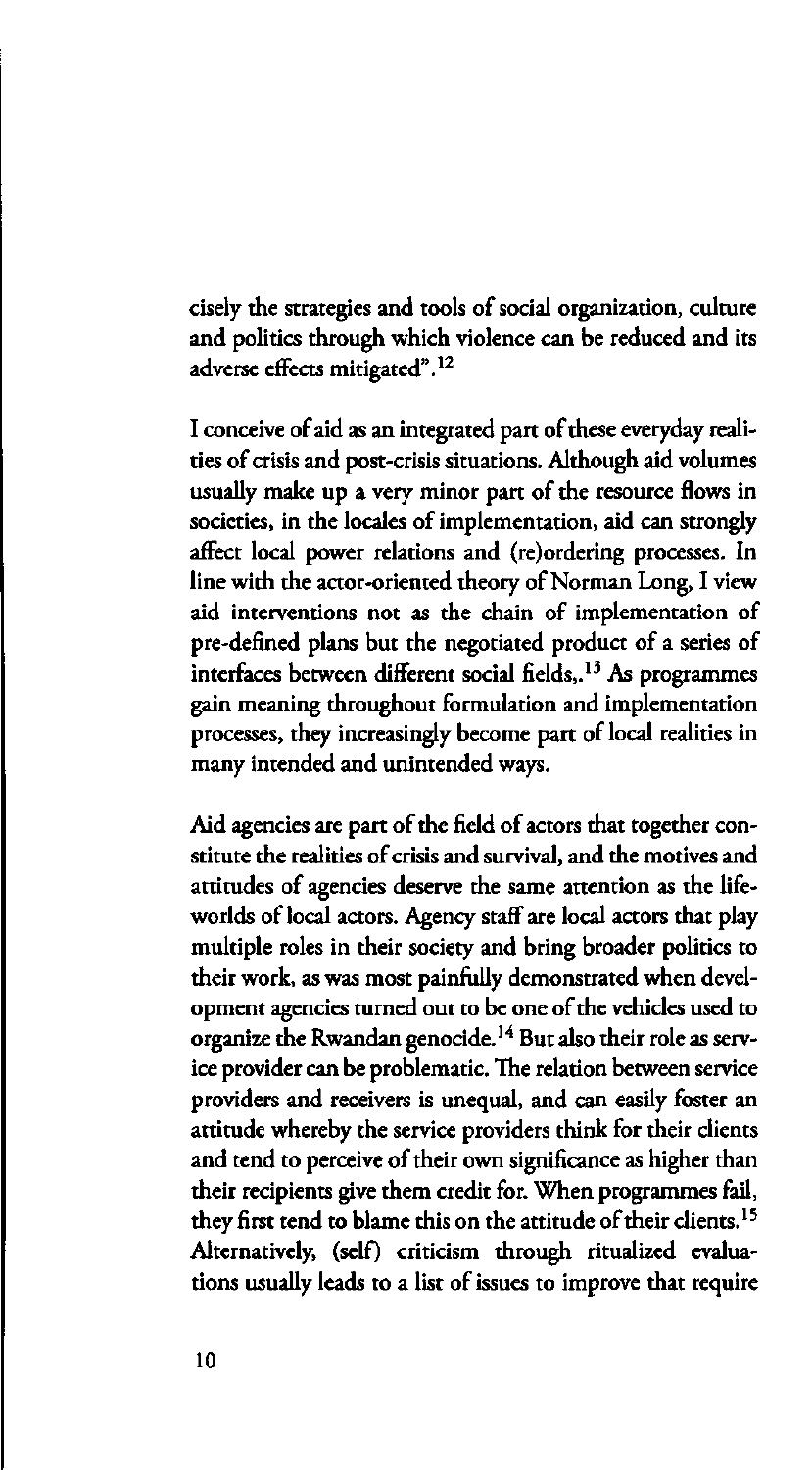continued and more intervention.<sup>16</sup> Institutional inter to survive and expand always play a role in organizational strategies, and politics often hide behind more legitimate considerations.<sup>17</sup> Agencies that write appeals on beha people in need, can have a second or perhaps first motivation in seeking their own survival.

It is important to stretch the analyses of aid beyond single programmes, and study the effect of the *ensemble* of aid establishments and interventions.<sup>18</sup> We are used to conof the make-up of society as the relations between state, civil society, private sector and popular participation. The international aid establishments are left out of the equation, even though they have a strong and rather permanent presence in many places. It is hard to tell how the negotiations over power and social contracts would evolve without international actors playing an intermediary or engineering role. The presence of aid effects the economy, it makes rents and market prices shoot up and the skewed salary structures of the parallel systems create social unrest and an artificial middle class. In Afghanistan a local employee of the UN or an INGO would earn up to 400 times more than his counterpart working in the government.<sup>19</sup> This is no a political economic problem. People who earn more convince themselves they are worth more and start to feel superior. The people *they* work with resent this, and never really trust the Lords of Poverty.<sup>20</sup> The result is a mutual s disrespect and it is important to take into account how this creeps into the interactions between aid workers and their environment.

Everyday practices are our starting point to study the continuity and discontinuity in crisis and post-crisis and to unravel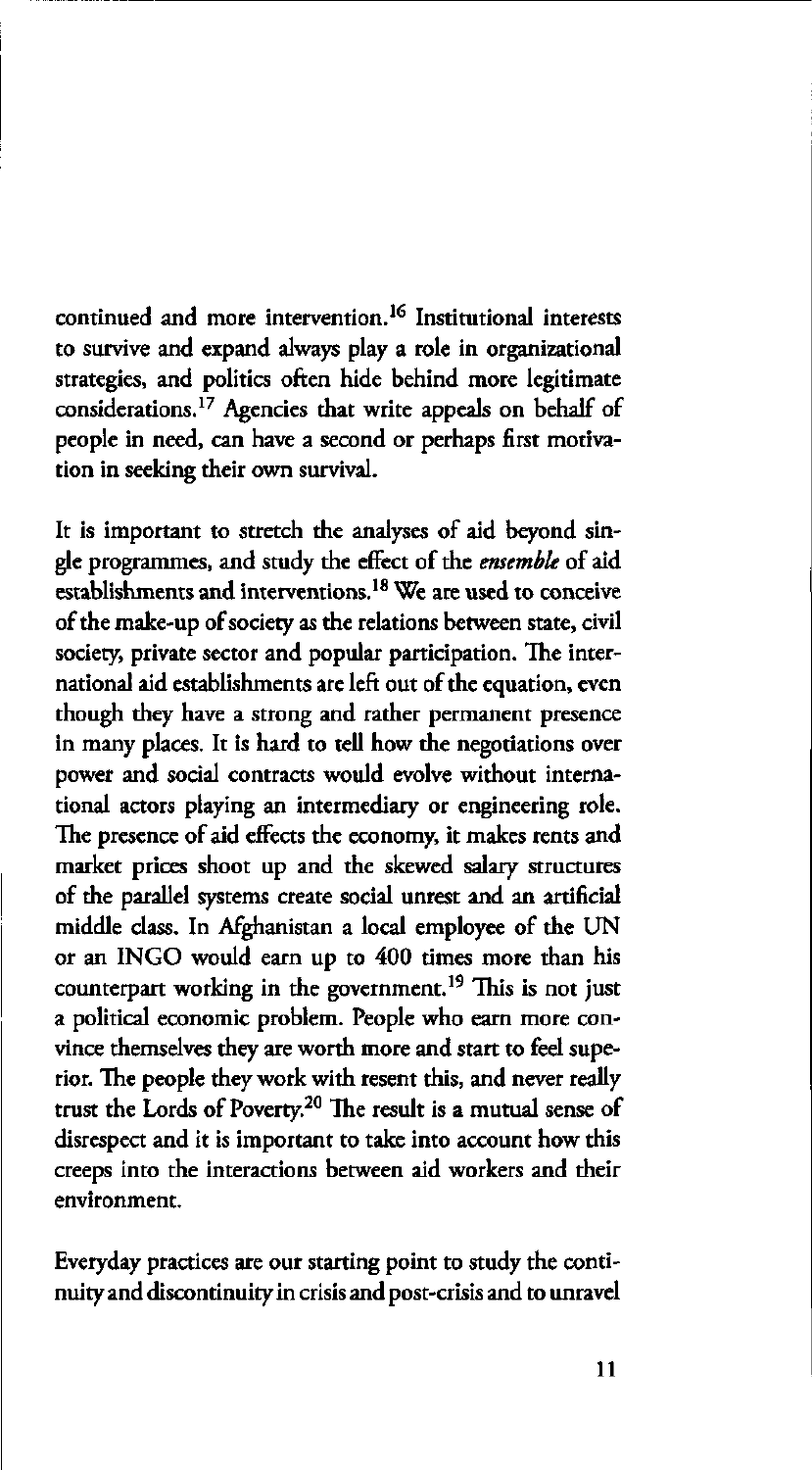the multiple realities of institutions and actors including aid establishments and interventions in the dynamics of violence, survival and conflict resolution. This approach allows us to document these dynamics, explain their contradictions and bring the different stories of local actors' perceptions, interests and concerns to the surface. Based on the study of everyday practice, we examine the multiple uses of policy notions and their discursive working in shaping reality and critically review the theoretical concepts that inform policy. For example, studying a resettlement programme that aimed to ease the tension between the Hutu and Tutsi population after the Rwanda genocide, we found that people locally perceived of the programme as just another imposition of a government that was urban-biased and failed to respect ordinary people. They found this more disturbing than their inter-ethnic community relations. Analyzing these different interpretations provided an important key to understand the dynamics of the programme and helped to reformulate ethnic relations in Rwanda in the context of urban-rural relations and patterns of governance.<sup>21</sup> Studving every practice leads to developing new concepts and classifications that are empirically grounded and provide an interpretive frame for understanding the realities of humanitarian aid and reconstruction.

#### **Reconstruction**

In a country going through transition after conflict, reconstruction finds its pace and shape. It is a fluid process, where social relations and the meaning of institutions are renegotiated while people carefully probe their room for manoeuvre waiting if the conditions of relative peace will hold. When I was in Angola 6 months after the war, people seemed to just be waiting to find out what would happen to them. 4 years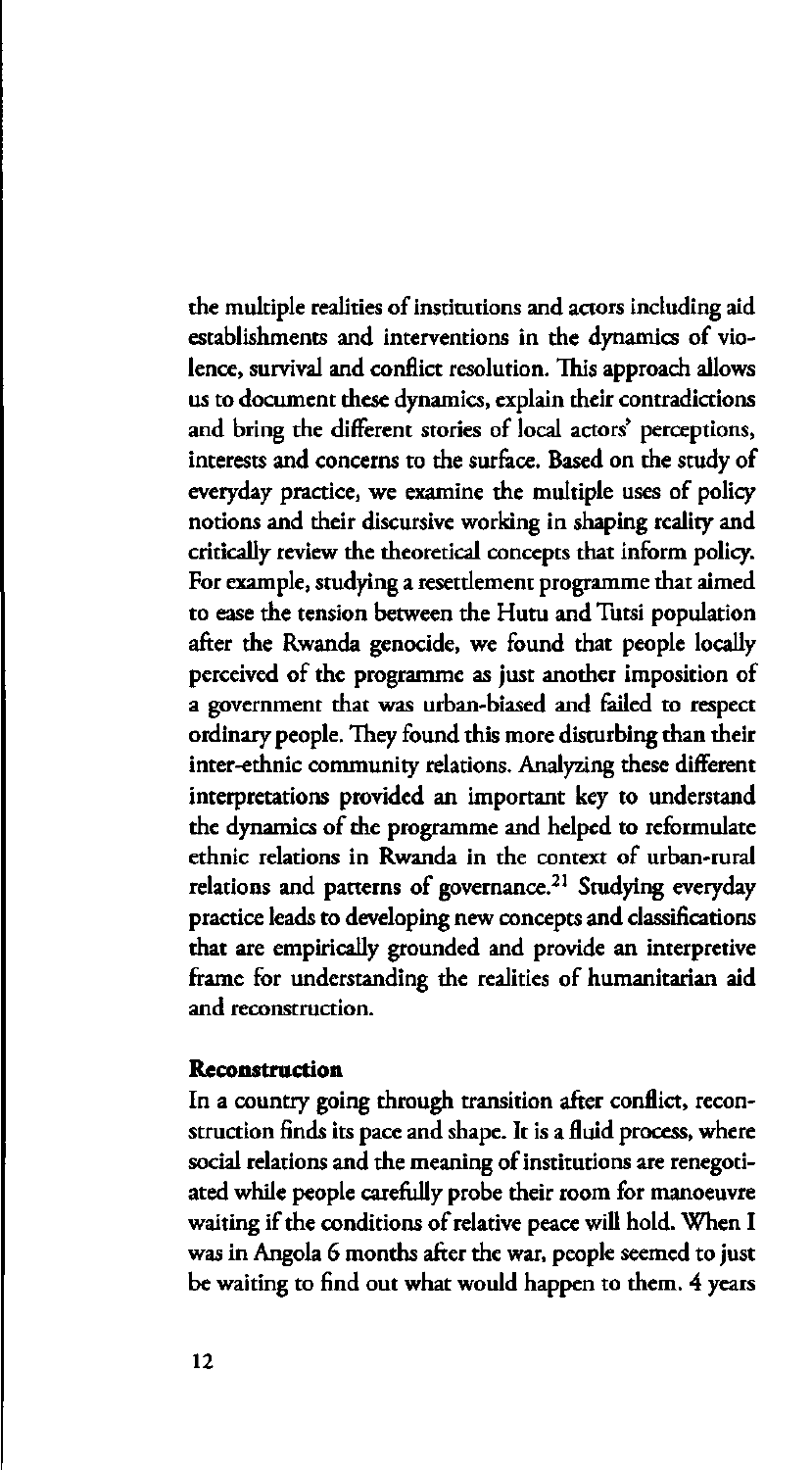later, I could almost taste reconstruction in the air. People clearly believed peace had settled in and despite the overwhelming poverty, had started taking new initiatives, accessing new markets and services, and were busy discussing how they wanted their communities to look like. Every place has its own story of reconstruction. It follows from the preconflict situation and what the conflict has done, and gets shaped within the confines of what the security situation allows and what opportunities open up. It is a process driven by social actors: people, government employees, organizations and businesses, re-establishing relations and reconfiguring hierarchies. Above all, recovery is a process that happens. Societies reconstruct, they are not being reconstructed, even though most writings make us believe that reconstruction is a project to completely renew and fix a country, like the Marshall Plan planned and driven by external aid.

Reconstruction programmes have been part of the current international system since its inception after the second World War, for decades mainly couched in the frames of decolonization and cold war politics. Integrated approaches towards reconstruction like the Marshall Plan were revived after the fall of the Berlin wall, when the world thought it was ready for peace. The decade that followed was a major disillusion when many more conflicts erupted, which created an image of the world as getting increasingly insecure. What has received much less attention is that many more conflicts have ended than begun: more than 100 between 1989 and 2003. Even though around 30% of these have resumed within 5 years, this has still brought the total number of conflicts down considerably  $^{22}$  and has cre vast demand for reconstruction.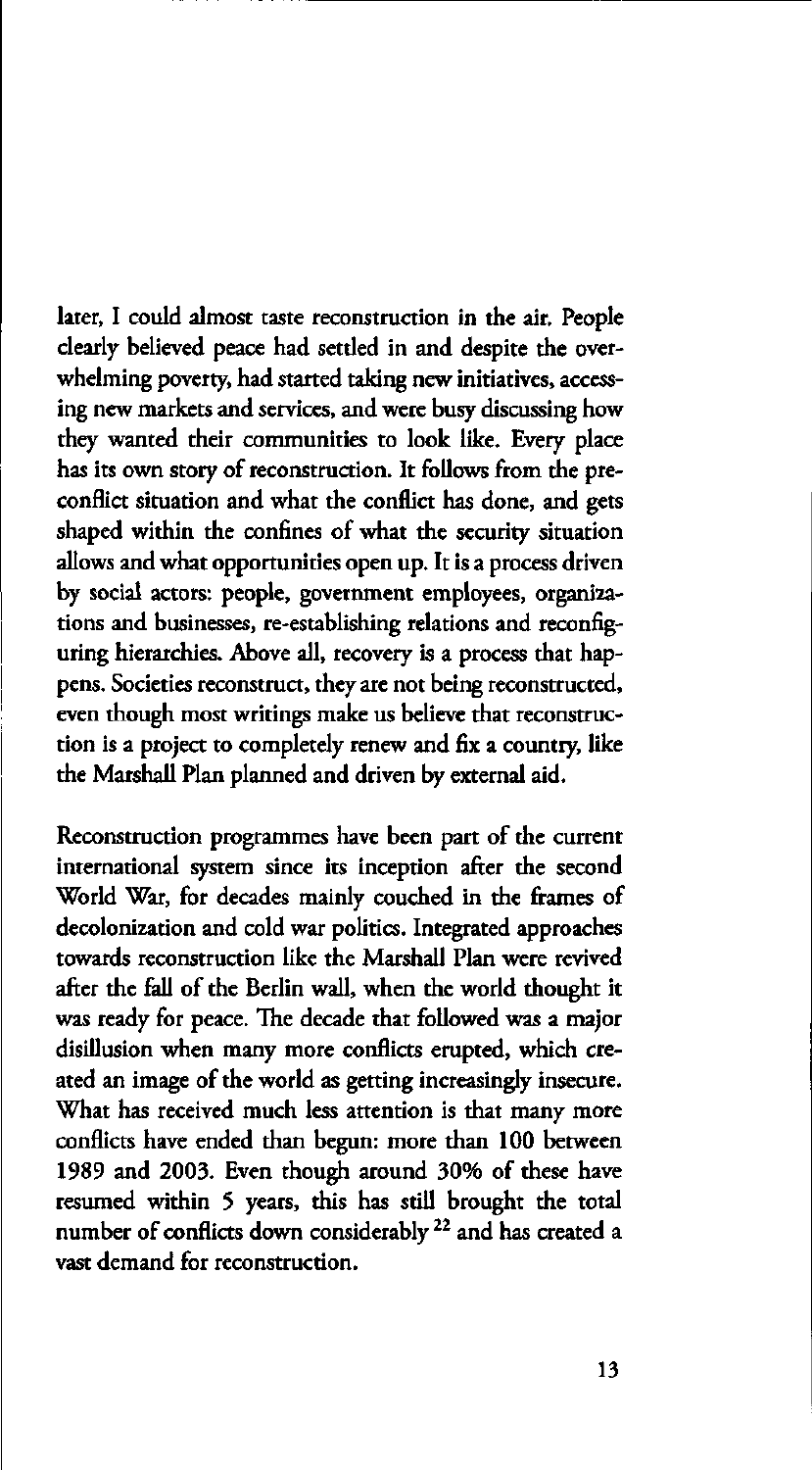Reconstruction programmes often refer back to the Marshall Plan, yet there are a number of important differences.<sup>2</sup> Marshall Plan targeted relatively well-established and wealthy democracies with a clear order to return to. Many countries presendy under reconstruction come from a period of fragile states and fragile economies, where the pre-conflict state is a major cause of conflict or is long forgotten. The financial commitment to the Marshall Plan was very large, whereas today despite the rhetoric on the importance of reconstruction for global security, commitments are much lower than pledged, and take long to materialise. The risk is real that by the time reconstruction can start in full swing the international attention has already shifted to the next big job. Unlike the Marshall Plan, that was led by the US, external reconstruction interventions now are multi-donor efforts, with a large role for the international financial institutions. This complicates coordination, as many actors formulate their own plan for the country. Coordination should ideally be forged by the new local authorities, but in practice donors and other interveners are reluctant to hand over control.

Reconstruction in the 1990s was evaluated as being too much geared towards the quick introduction of formal democracy through elections.<sup>24</sup> Reconstruction strateg have now shifted to a more balanced institutional approach aiming to simultaneously advance recovery in governance and participation; security; justice and reconciliation and socio-economic development. This can lead to dilemmas especially when contradictions occur between the domains. This is for example the case in the trade off between peace and justice. In most people's worldview, peace, justice and human rights belong together. In reality, there are tensions between them and the international community may pri-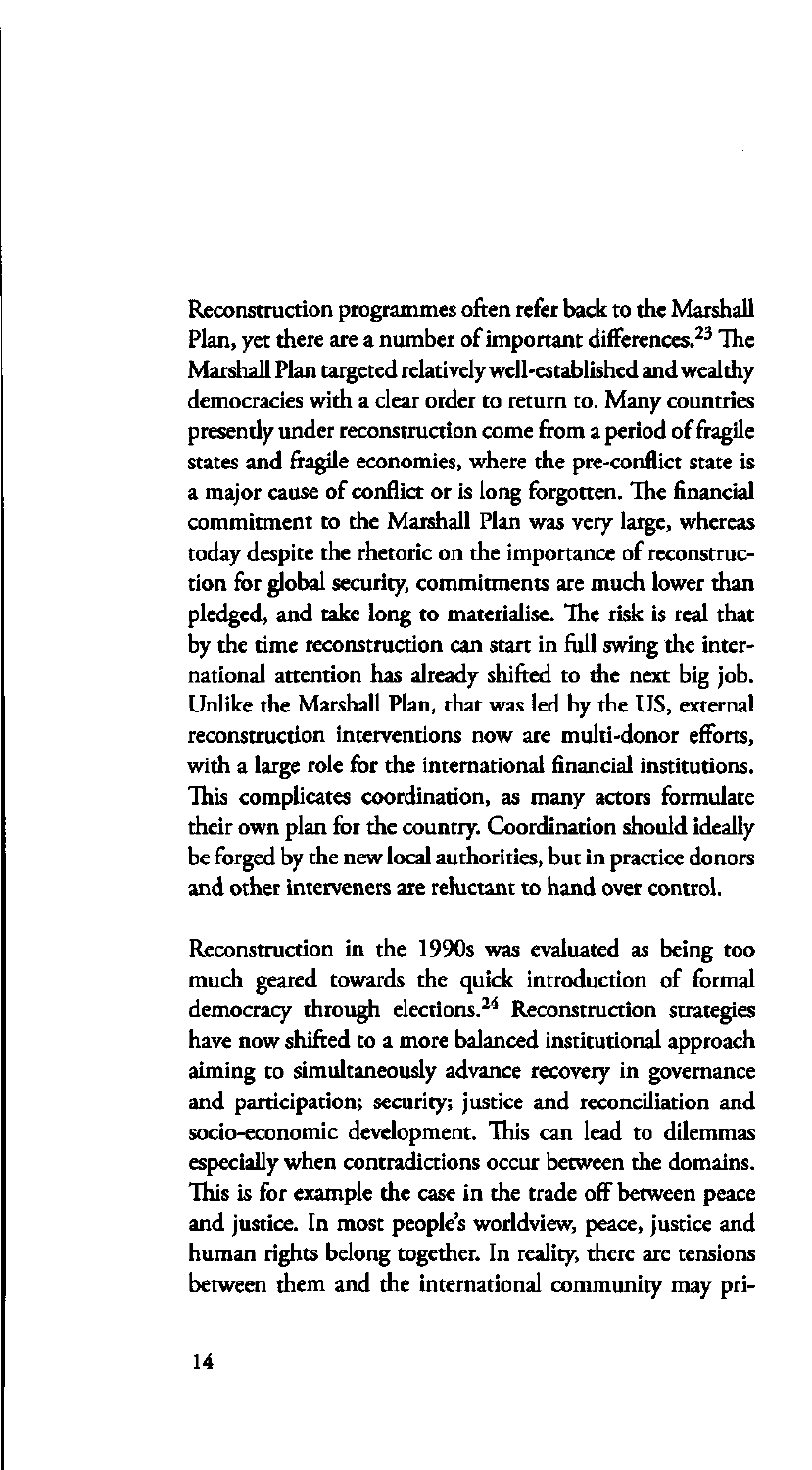oritise stability over justice and human rights. One explanation of the late response to atrocities in Darfur was that the international community did not want to address the human rights abuses in order not to jeopardize the peace process in South Sudan. Realising integrated reconstruction is not easy, especially when peace is not the beginning but meant to be the outcome of the reconstruction process, like in Afghanistan. It requires good linkages between diplomatic, development and military endeavours, which is hampered by the fact that the aid world is organised around the axes of relief and development, with reconstruction falling in between. The modern development instruments, such as balance of payment support that are designed for stable environments and properly working governments are not suitable for reconstruction while relief does not tally with the wish to build institutions.

Although reconstruction processes take place in many different contexts and situations<sup>25</sup>, Sultan Barakat conclu after comparative research that there is a recurrent pattern in reconstruction processes of using too short a time horizon, of reducing reconstruction to a technical fix instead of a process of reshuffling state-society relations and power, and of leaving local people out of the equation.<sup>26</sup> Reconstru processes, are too oriented to national level reconstruction. This bears the risk of overlooking threats to people's security and the spoilers of reconstruction. Framing the problem in Afghanistan as a conflict against the Taliban, may for example overlook the localised dynamics of complex ethnic rivalry compounded by competition over land.<sup>27</sup> Localised secu needs can also be different. Whereas national security may dictate a need for army reform, local women may prioritize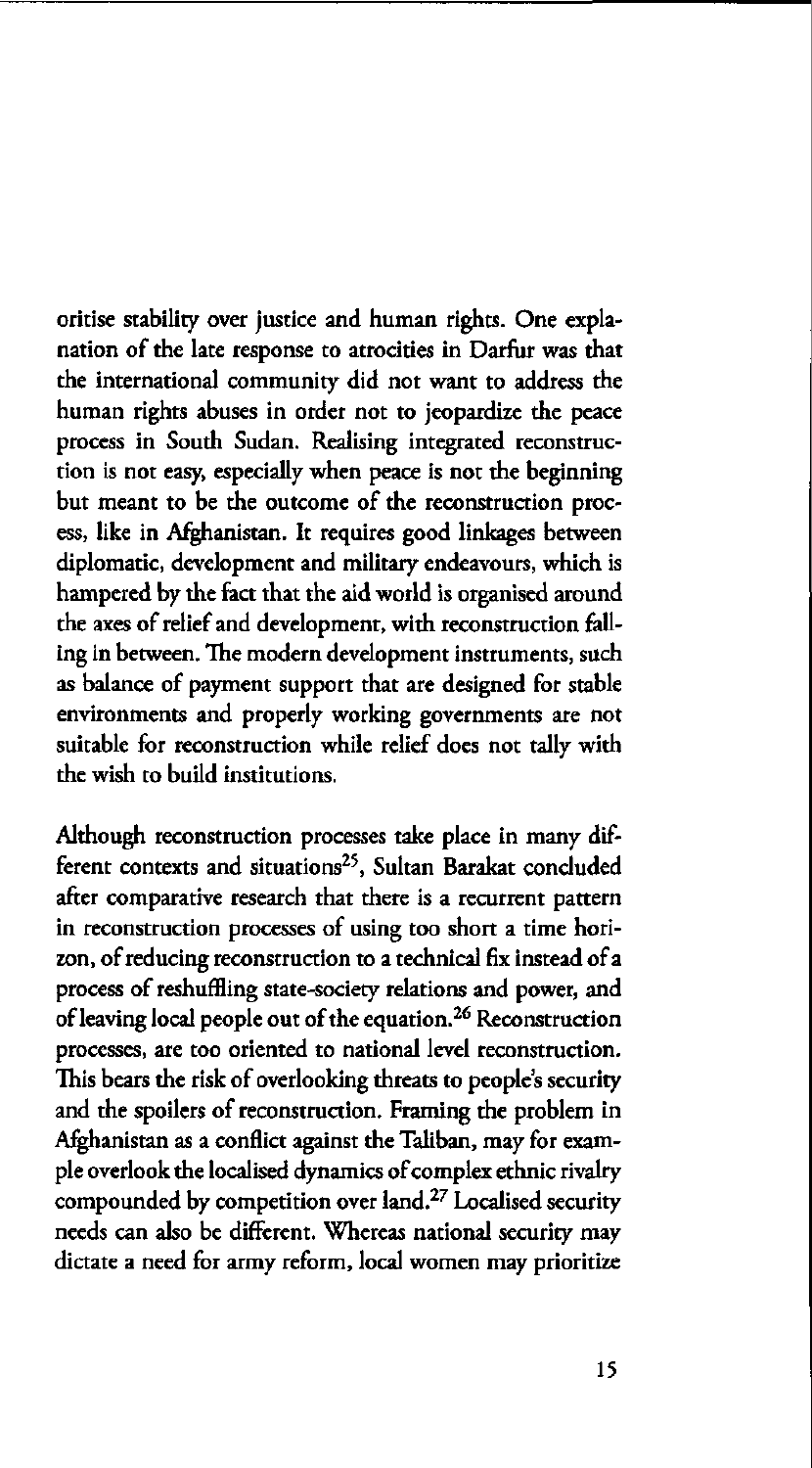the development of a reliable police force, or the restoration of a credible court to setde disputes over property.

Focusing on national reconstruction also bears the risk of overlooking and ignoring self-generated processes of reconstruction. An example may illustrate this point. In Afghanistan, the government insisted in 2003 that aid flows were channelled through their offices, instead of through the dominant presence of more than 2000 NGOs in the country. This claim seemed legitimate. One of the dilemmas of reconstruction is the pacing of institution building in relation to service delivery. Humanitarian needs continue for a long time, often increasing when refugees return, and a quick and visible improvement in service delivery is needed to create confidence in the peace process. However, when service delivery is done by INGOs, this may undermine the legitimacy of the state, and hinder its development because people prefer working for better paying NGOs.<sup>28</sup> The lem in Afghanistan was framed in such a way that it made reconstruction a choice between two new strategies, the newly developed government versus the influx of international NGOs. There was no room to acknowledge processes of reconstruction that were a continuation of service delivery under the Taliban regime by a number of local and international NGOs. As a result, these programmes increasingly came under financial pressure, and more importandy the valuable experiences accumulated over the years were not used as a springboard for reconstruction.

A major reconstruction blunder along this line was the complete dismanding in 2003 of the Iraqis' army and the removal of all Ba'aht Party members from their offices, destroying in one strike the entire health and education sec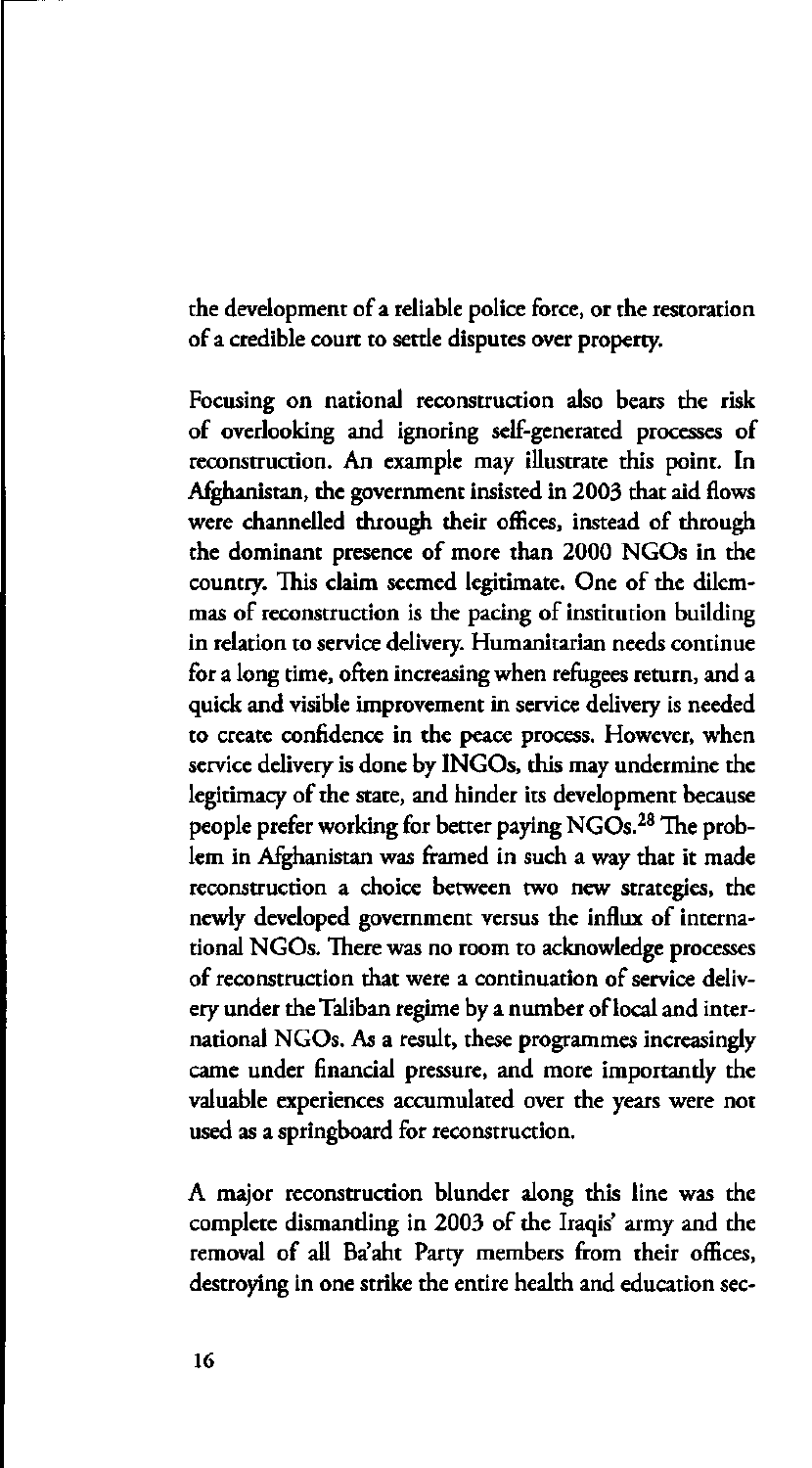tors where employees had compulsory Party membership.<sup>29</sup> This was a major factor in the uncontrollable war that followed, where now 50.000 people have been killed, up to 600.000 more died as a result of the war, 3,5 million people are displaced while one third of the population suffers from food insecurity.<sup>30</sup>

Overlooking localised reconstruction dynamics leads to the ignorance of those forces that created peace in the first place. The majority of conflicts that have ended in the past decade did so through negotiated settlement, not through victory, yet in many cases the groups that forged peace feel excluded from reconstruction processes. It also leads to the underestimation of resources and energies for reconstruction. It is only now that a trend starts to emerge to develop localised reconstruction programmes.<sup>31</sup> This lack of attention for spontane reconstruction processes is pardy related, in my mind, to the underlying mindset that assumes that societies stop functioning during crisis or become totally emerged in the logic of conflict. It is important therefore to start the analysis of reconstruction with the dynamics of responding to crisis. That takes me to the discussion of humanitarian aid.

#### **Humanitarian aid.**

The icon of humanitarian aid, Henri Dunant's International Committee of the Red Cross with its principles of neutrality, impartiality and independence, was set up to provide medical care on the batdefields of Europe. The considerable humanitarian budgets of today are spent in a large variety of conditions: sudden onset natural disasters like the Tsunami and chronic food crises, such as the food aid that yearly eases the seasonal hunger gap of more than 5 million Ethiopians. It concerns sudden and massive refugee flows like the one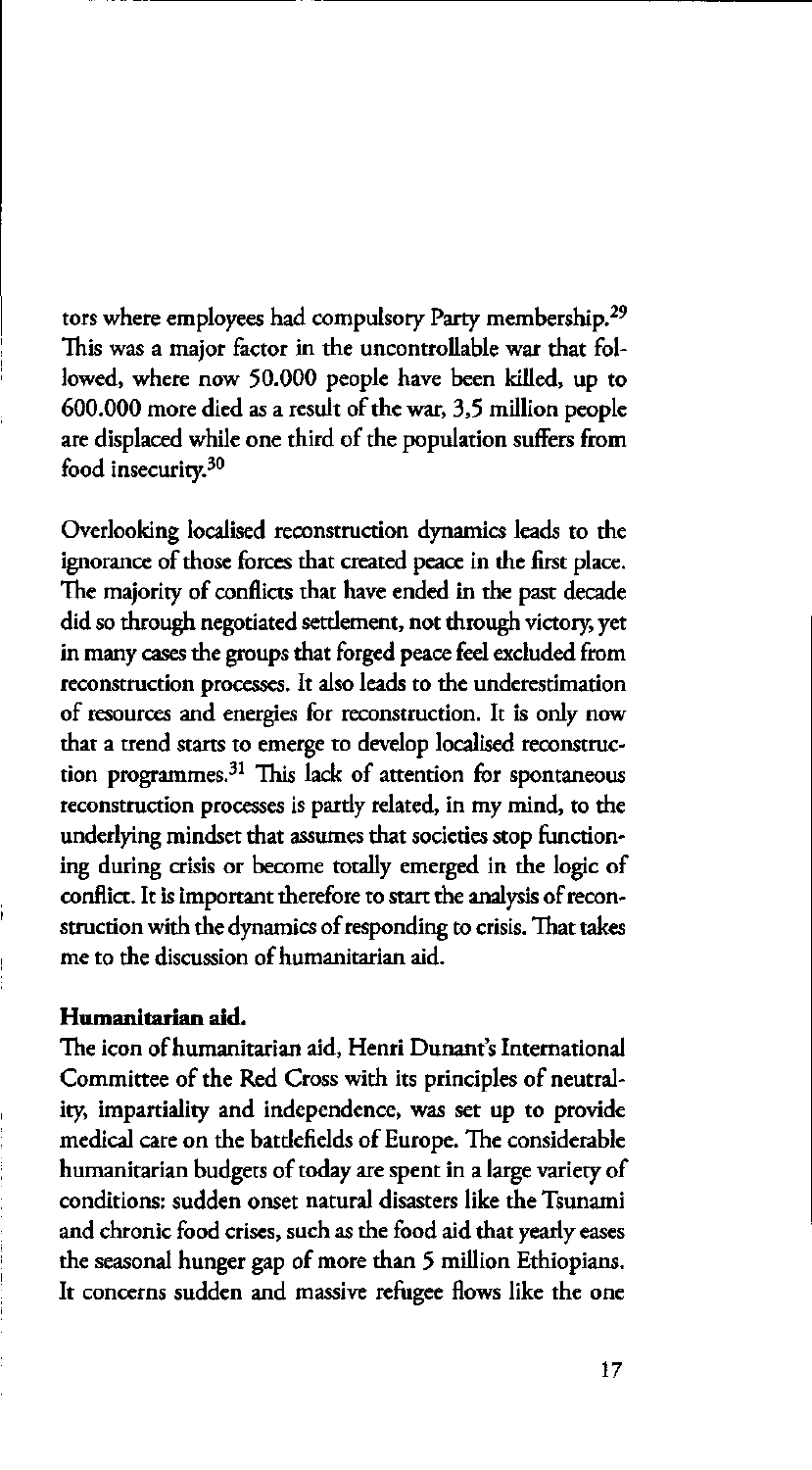following the Rwandan genocide, as well as the care and maintenance of refugee camps that have existed for the past 20 years. It is directed to protracted wars that have fallen in a rhythm of varying intensity throughout the seasons and areas as was the case in South Sudan, as well as to intense outbursts of violence where aid workers perform hit and run operations at great personal risk. Humanitarian budgets are also spent in post-conflict contexts to cater to ongoing humanitarian needs, deal with returning refugees and set out the first steps towards reconstruction. Despite the diversification of aid, humanitarian debate and strategies do not differentiate much between these situations, although they set very different parameters to the provision of aid. The aid-architecture has remained largely the same, and funding cycles continue to be organised around short-cycle temporary measures, and a strict administrative separation of relief and development. An exception are situations of chronic food insecurity, where we increasingly see new forms of programming that operate outside and across the boxes of relief and development throughout drought cycles.

The vast majority of official humanitarian budgets are delegated to UN organizations like UNHCR, UNICEF and the World Food Programme. A significant share is spent by international NGOs. Among the thousands of INGOs, a few hundred have regular large-scale operations. Only few are purely humanitarian, the majority has additional mandates and a pedigree in faith-based charity or rights-based development. It is estimated that up to 90% of funds available for NGOs is spent by only a dozen titan NGO confederations or families, such as the Red Cross movement (actually not an NGO), World Vision, Care, Oxfam and MSF.<sup>32</sup> This UN/ RedCross/ INGO whole forms the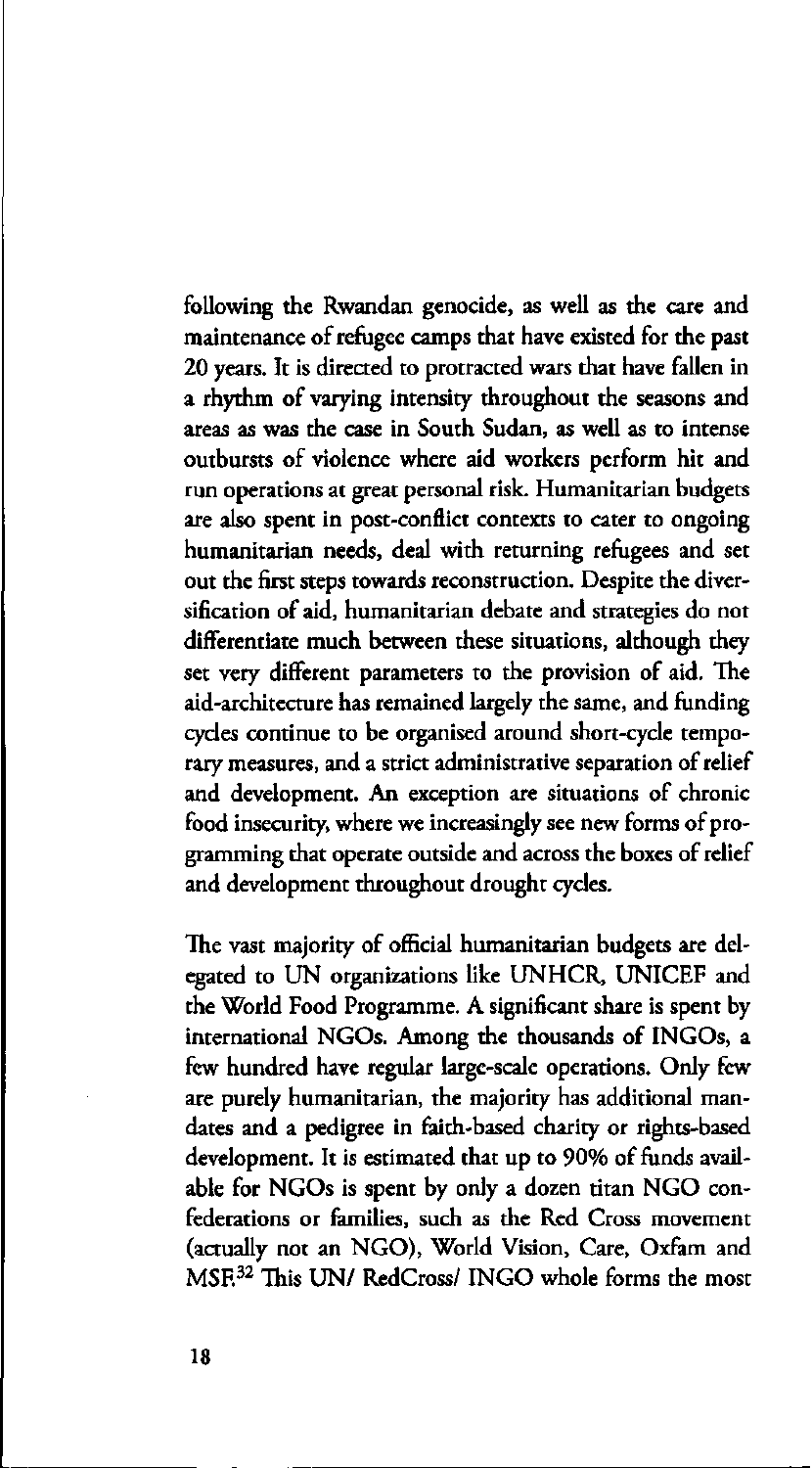visible part of the humanitarian spectrum, and the almost exclusive focal point of attention of policy and debate on humanitarian aid.

The spectrum is however much larger, and the picture more complicated. The survival, protection and relief of affected people rest in the first place in local hands. People help each other and find protection with local institutions and social networks. Diaspora initiatives, private funding and private initiatives from what I call the Non-Governmental Individuals make up an abundance of additional programmes, and so do non-registered humanitarian aid flows from other donors, including Islamic countries and China. In addition, it is good to remember that the Western branding of humanitarian aid does not mean aid is given by people from the West. The more typical picture is a large staff of local people and a handful of expatriates, increasingly from non-Western countries, except that the decision making power, financial control, coordination and representations usually rests with these expatriates.

Humanitarian aid has been strongly criticised since the 1980s, starting with Barbara Harrell-Bond showing how the refugee regime makes people dependent and how part of this can be explained by the built-in anti-participatory ideology of the aid givers.<sup>33</sup> This was soon followed seminal book of Alex de Waal on the negative side-effects of food aid, including the undermining the local markets and its use to fuel conflict. $34$  This kind of publication intense debate about the question how aid could avoid doing harm.<sup>35</sup> Do no harm, however, has been understood i ways that each imply an opposite solution. Do no harm can in the first place refer to avoiding the political abuse of aid,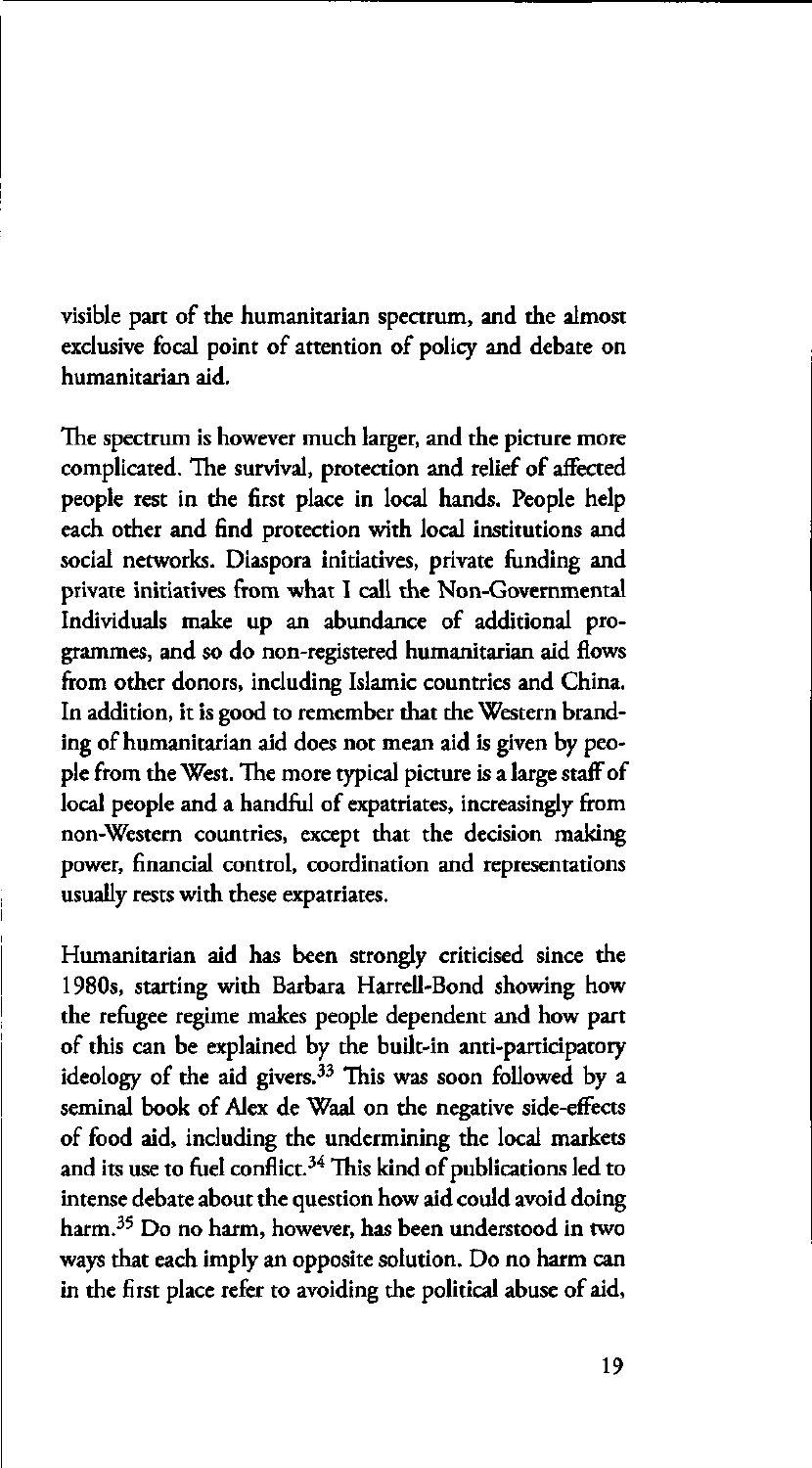as exemplified by the famous case of Riek Machar in South Sudan who deliberately kept a camp of underfed children to force agencies to provide his rebel forces with food.<sup>3</sup> 1990s gave light to a number of influential studies focusing on the many large and small-scale ways in which aid can fuel economies of violence.<sup>37</sup> The answer to this kind of is to minimize the impact of aid on society and restrict to strictly neutral service delivery, more or less according to the classic relief model of Henri Dunant.

Do no harm can also refer to the tendency of aid to violate local structures and undermine local economic systems. There is an other body of research that confirms that when relief is given without recognizing people's own capacities, it can undermine and weaken them, leaving those whom it is intended to help worse off than they were before. $38$ It is not just eroding *peoples* capacity, symbolized by the unnoticed doctors among refugee populations or the lazy and cheating beneficiary, but also undermining society. This means that aid may actually undermine the social networks that provide people with safety nets, civil society, local business, markets and financial institutions, the public sector, and those local norms that institutionalize how people regulate conflict and protect and assist each other. Of course, this social fabric may be heavily eroded by conflict and (to a far lesser extent) disaster, but this can be worsened by aid that is insensitive to local realities.<sup>39</sup> The answer to this type of harm is to maxim engagement of aid with society and build more on existing institutions, the protection of social and economic systems and the linkage between relief and development processes. This type of aid can be labelled developmental relief.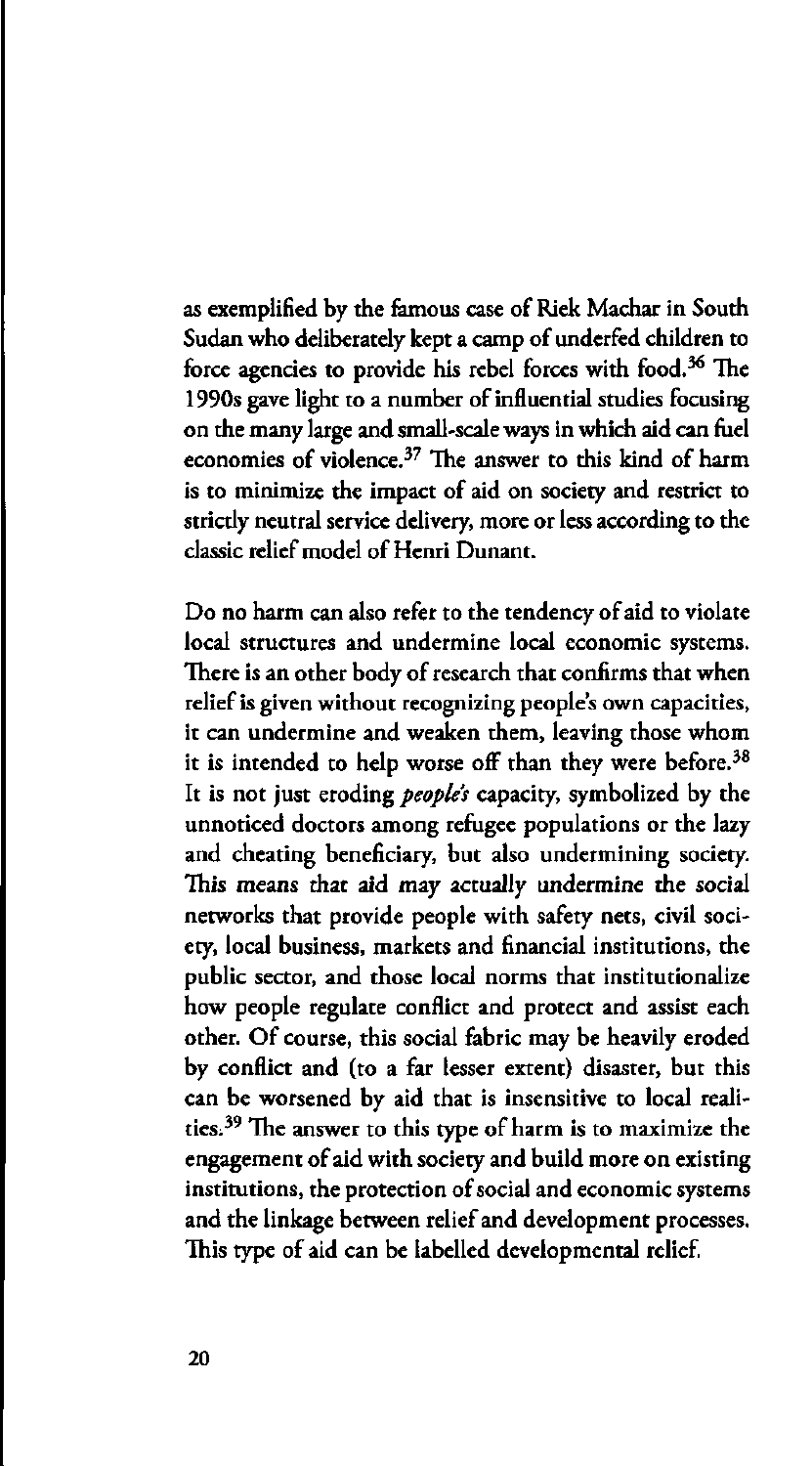The two types of aid: classic relief and developmental relief, correspond to the different faces of war that I have just described. The classic minimalist aid emphasizes the disruptive characteristics of crisis and tends to assume that local institutions have ceased to exist or have been absorbed in the economy of violence. Although aid in this tradition is motivated by the desire to relief suffering and based on the ethics of a shared humanity, in practice it is basically delivered on the basis of mistrust of the society in which it operates and the providers of aid must be kept under close surveillance. The developmental conception of aid focuses more on the image of continuity and on institutions that are geared towards the protection of people and the realization of peace. Aid is delivered on the basis of trust: entrusting people with the capacity to participate and encouraging service providers to creatively engage with local communities.

# **Practices of developmental and classic relief**

In the course of the years, diverse bodies of humanitarian practice have evolved around these two types of aid. They are often considered to correspond with the mandate of agencies, with ICRC and MSF representing the more classic relief agencies. However, in practice contrasting approaches may be found among representatives of INGO families, and even within organisations where development divisions advocate a different approach to their humanitarian counterparts. One of the markers of difference between the two approaches is the question whether agencies implement programmes directly, or work through implementing partners. This is in fact misleading, because of the different meanings that can be attached to partnership. Many agencies work with partners in an instrumental way, because the situation is too dangerous for international agencies like in Iraq or in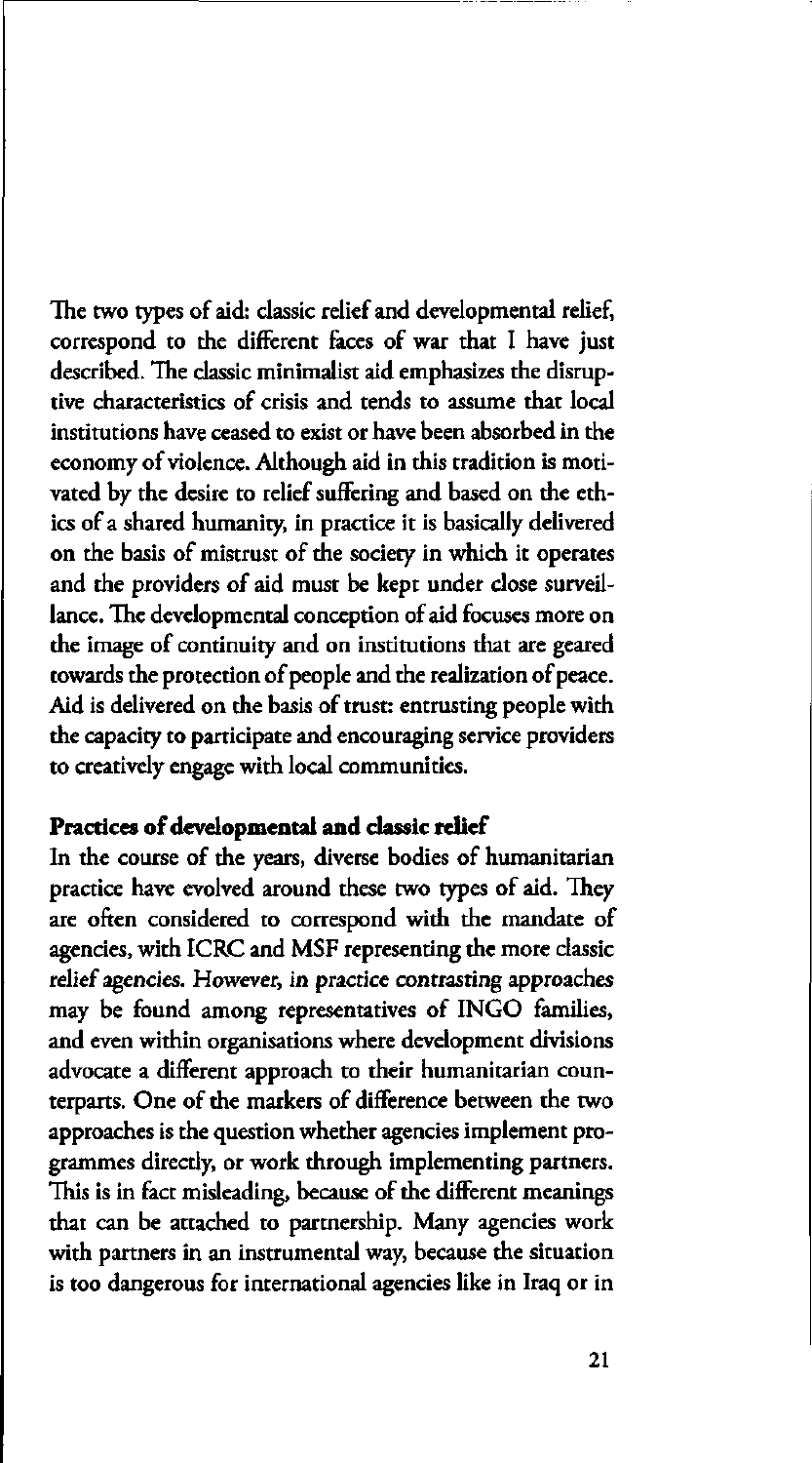Somalia, or because of cost-efficiency when part of service delivery is sub-contracted to local agencies, without adjusting the objectives of the relief operation.<sup>40</sup> Developme relief has a preference for working through local partners, but is much broader in aiming to overcome the artificial distinction between relief and development aid, in aiming to protect livelihoods instead of only saving lives, and in aiming to safeguard and strengthen local capacities.

The distinction between the two types of relief is difficult to draw, because most agencies have adopted the language of rights-based, partnered, participatory and accountable aid that is associated with developmental relief. The differences only become apparent in practice, as I may illustrate with experiences in Sri Lanka, where I accompanied a local humanitarian advocacy programme for the past two years.<sup>41</sup> Most agencies in the Tsunami response emphasized their rights-based approach. However, local staff observed that the rights-based approach of agencies was dividing people and communities. Tsunami survivors in Sri Lanka were educated about their rights and people's aid satisfaction was monitored.<sup>42</sup> It turned out that these initiatives defined peo clients of service providers, with consumer rights, instead of addressing them as citizens, with citizen rights. I came to see the distinction as crucial: making the difference of individualizing and atomising aid, or embedding aid in local social structures, and making people responsible and in charge of their own disaster. People were not encouraged to act like citizens with entidements as well as moral obligations to play a role in the protection of more vulnerable people and the reconstruction of the community. Equipped with the language of consumer rights people simply demanded more aid and social conflicts over aid kept erupting. The rights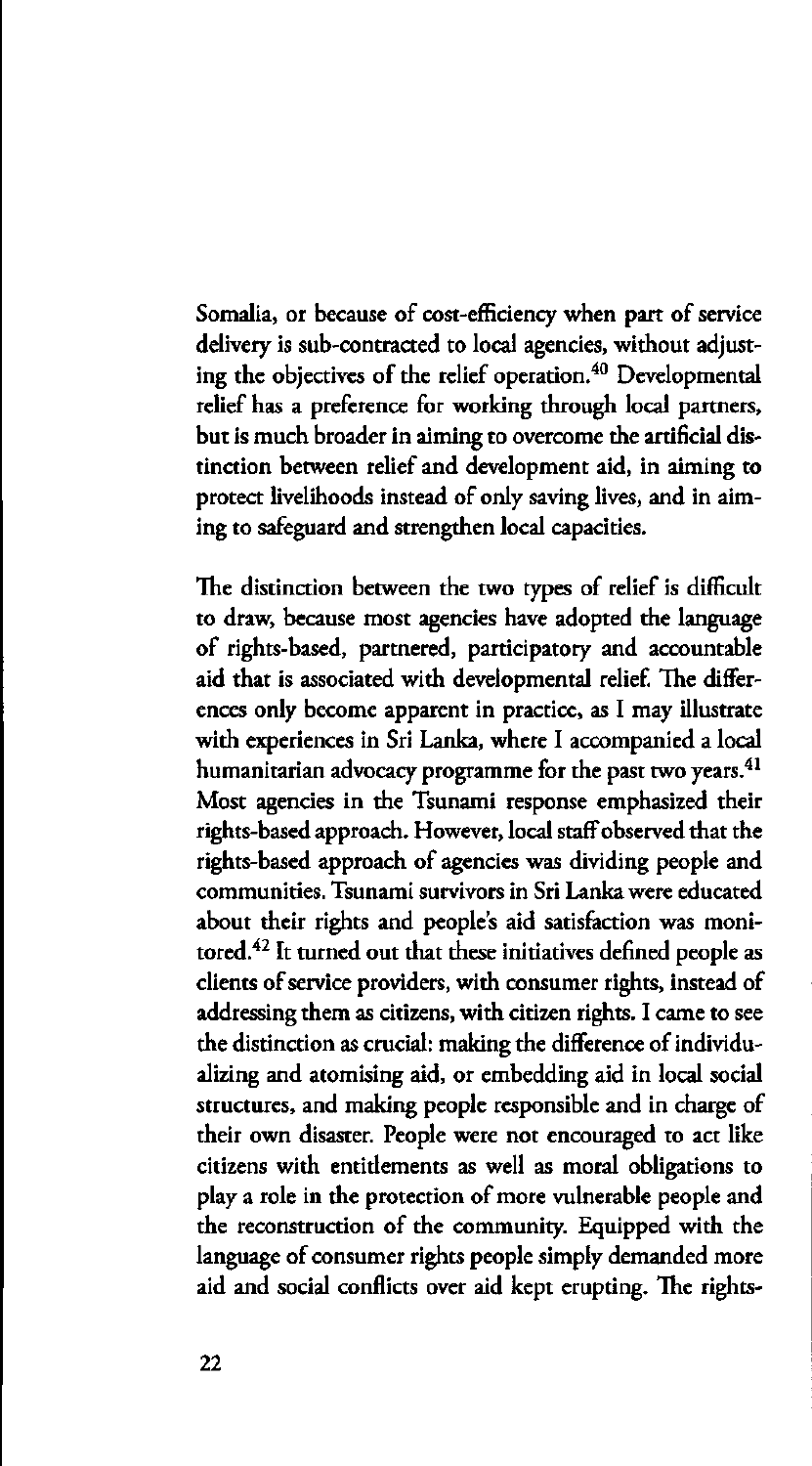based approaches that were framed in a relation of service provider and clients, did not contribute to development aid in practice. Examples of a contrasting approach were rare, and included for instance a programme of a fisher association that voluntarily committed to use part of the generated aid to establish a community solidarity fund.<sup>43</sup>

### **Two complementary approaches?**

Classic and more developmental relief each have their own advantages and each bear particular risks. Developmental relief is geared towards the reduction of vulnerabilities yet is not without problems. Supporting local organisations and working through informal institutions can play into the politics of the conflict and lead to the exclusion of particular groups of people. Where local implementers are weak, developmental relief may jeopardize the very core business of humanitarian aid: the relief of suffering through service delivery and when too many agencies all want to work with the same local partner, programmes may grow so fast that the local organisation gets destroyed in downward spirals of quarrels and corruption.<sup>44</sup> Classic forms of reli criticised for undermining local people and institutions, but are crucial for getting large life-saving operations running within a matter of days. The neutrality of the operations can enhance the needs-based character of aid and help agencies to stay out of political trouble.

A case can be made to state that the co-existence of classic and developmental relief results in a diversity that enriches the aid response, and is complementary. A division of labour implicidy arises where in the more security-tense and fluid contexts classic relief prevails, while in more relaxed situations developmental approaches can flourish. This could be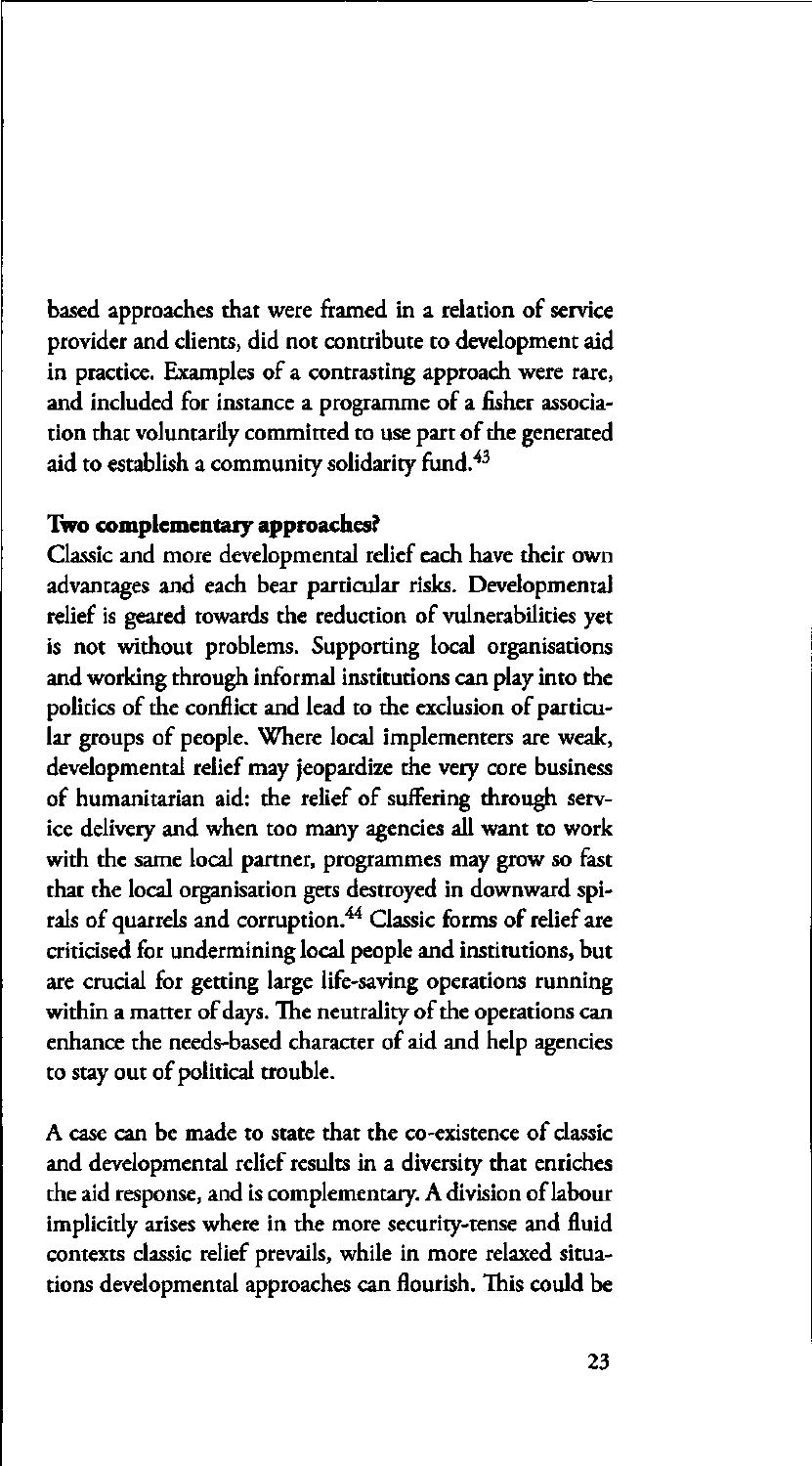captured in a strategy to have classic relief where it is needed and encourage developmental relief where it is possible. In reality, however, it appears that agencies, due to a combination of deeply set cultural patterns and organizational interests, are not very self-reflective about the need to adjust styles to conditions. One of the major complaints of people in the Tsunami affected areas was that the humanitarians who came, were totally unaware of operating in functioning societies and behaved as if they were in Darfur or Somalia (sic!).<sup>45</sup> In the long-term setting of Kakuma refugee c where the levels of crime and violence are probably lower than anywhere in the wider region, Bram Jansen found that agencies continued to enclose themselves in a compound while considering the camp too dangerous to allow any informal interaction between staff and refugees.

A recurring problem is that classic relief aid tends to have a blind eye for local actors and institutions. When I was in Darfur in 2005, I met several agencies working in a developmental relief style, for instance by working with the government health services: managing despite the adverse conditions to keep a number of government clinics running. Most agencies, however, worked in the classic relief style, which was necessary as the needs surpassed what existing institutions could handle. But was it also necessary to maintain an isolation from society? In one of the provincial towns that had not yet come under attack local agencies that had been running development programmes before the war were idly standing by and watching how relief agencies had taken over the town. It took 18 months before they were invited to take part in coordination meetings. One of these local NGOs had formed women's groups in the context of an environmental programme before the war. These women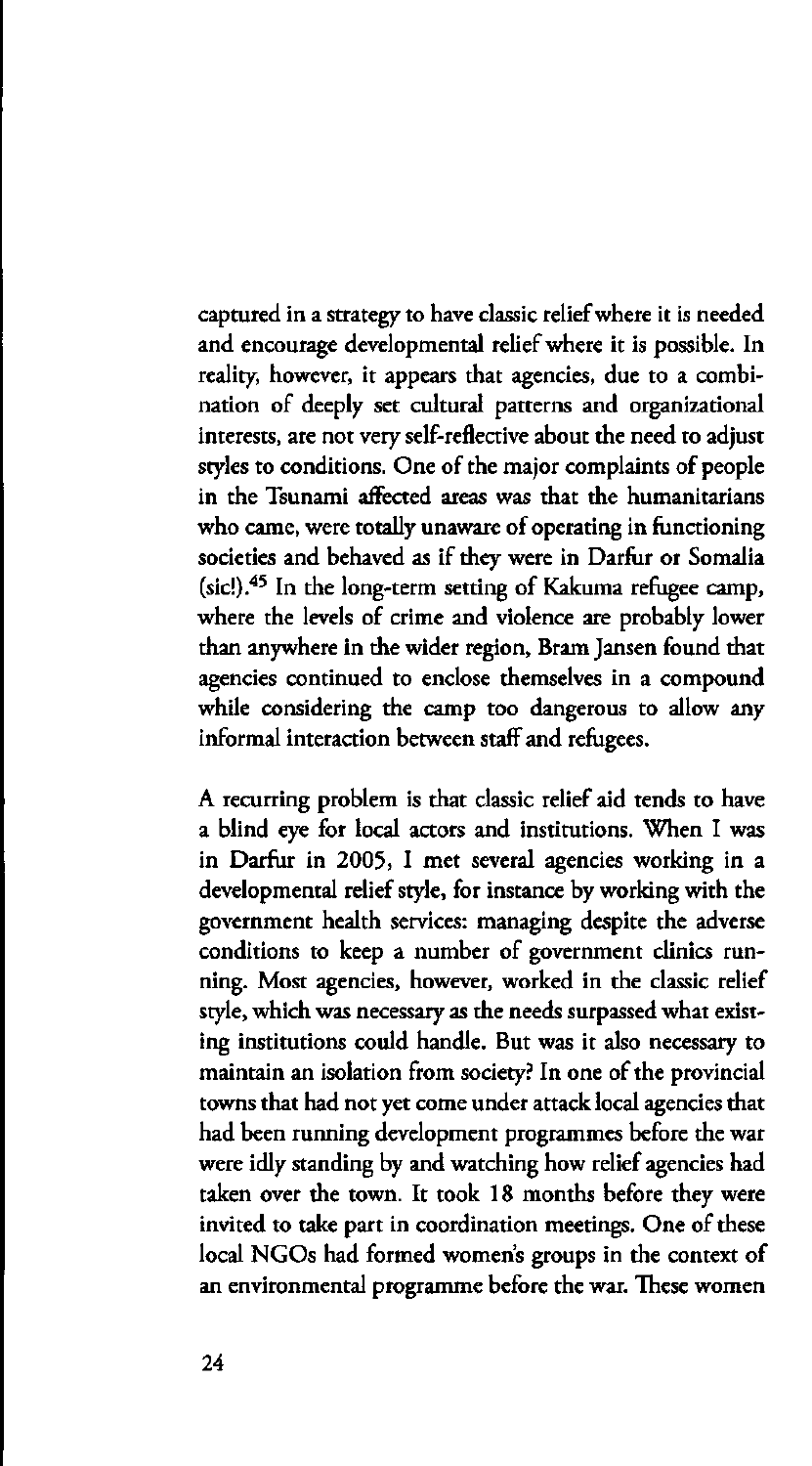groups had informally re-assembled around their leaders in the camps after displacement. The international agencies were not aware of this, and had been busy considering how to organise women themselves. There was also a group of young medical doctors that had been campaigning against female circumcision and sexual abuse, out of medical and ethical more than feminist concerns. They had not been consulted by any of the respected UN and relief organizations to help with the gender programmes that agencies had formed to protect women against sexual violence around the camps. When we discussed this, the agencies dismissed the information by stating that these doctors were government doctors and hence could not be trusted. This distrust was expressed and accepted as a self-evident fact that needed no further explanation. This had nothing to do with time limitations in the heat of emergency. Mathijs van Leeuwen found the same attitude among INGOs that had been active for more than 15 years in Southern Sudan!

The disengagement of classic relief from the society in which it operates, has increased since the start of the Global War on Terror, which has made security an overriding concern of aid agencies. The security of aid personnel and protection of the operation has become an important operational issue in those crises where aid agencies risk to be associated with the Western alliances that started the war. In Iraq, the Red Cross and United Nation buildings have been bombed and 64 known and perhaps many more unknown aid workers have been killed over the past 4 years<sup>46</sup>. The discussion gered by Afghanistan and Iraq have spilled over to dominate all domains of aid. The idea has become widespread that providing aid is a dangerous occupation. Research does not confirm this. If Iraq is left out of the equation, the number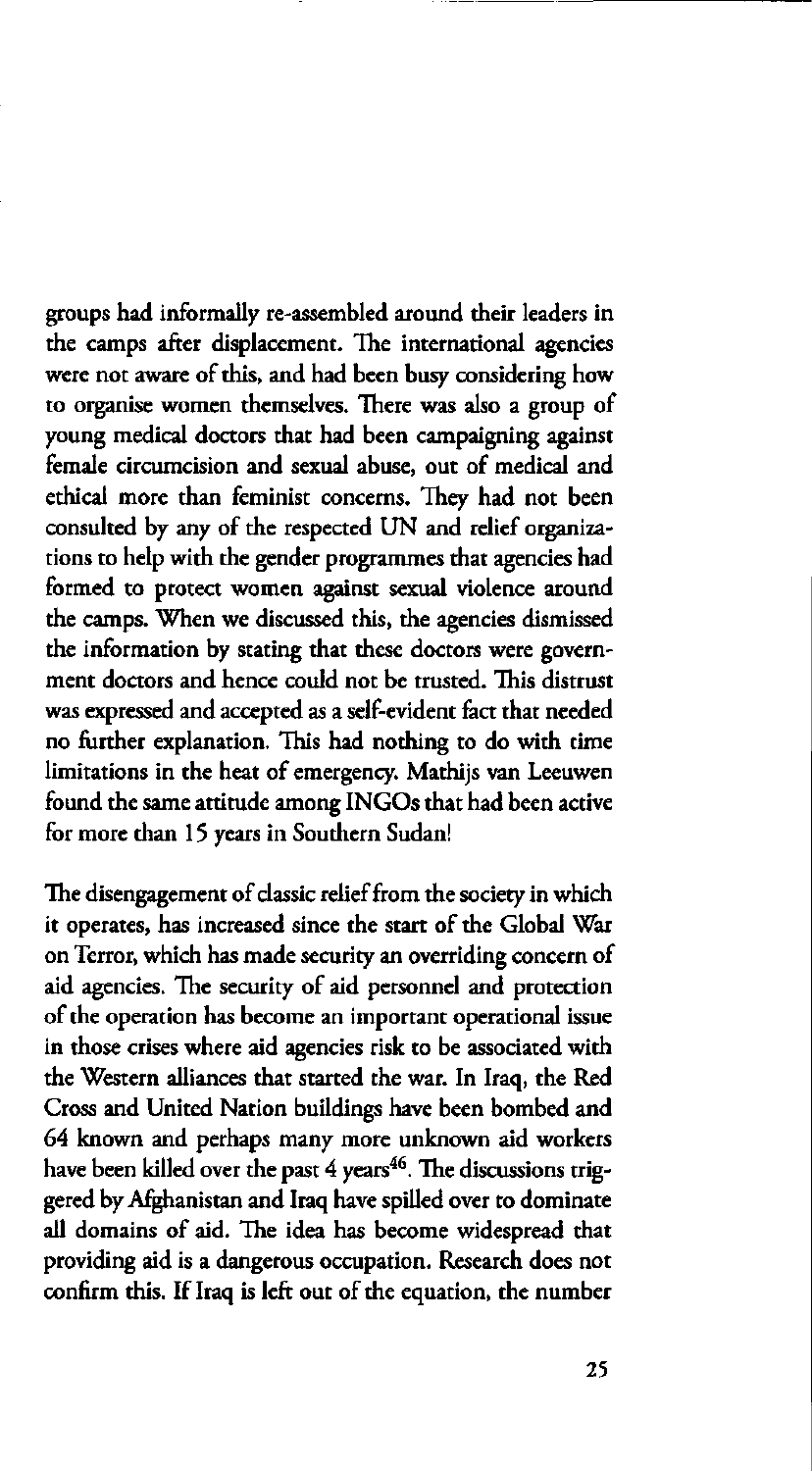of war-casualties amongst aid workers has remained relatively constant over the past decade.<sup>47</sup> Feinstein rese indicates that in some cases, particularly in Burundi and Sierra Leone, there has been an over-securitization which has further restricted the interaction between personnel of the UN and many NGOs and local people and institutions.<sup>48</sup> Although this research does not capture the ex ence of agencies that continued their developmental relief, for instance with a programme that upheld the governmental health services in large parts of Burundi, it remains a fact that humanitarian workers in many parts of the world feel that the relationship with local populations is deteriorating. The little research done on the topic indicates that often it is not the perceived political association of aid with the West that puts people off, but a more generalised reaction against the cultural distance between the Toyota driving aid workers and local people. This implies that in many places aid should invest in trust more than in security. There are many trust-forgers that work differently in different contexts.<sup>49</sup> Sometimes strict neutrality, isolation and highly protective measures are necessary, in most areas good relations with partner organizations, displaying confidence in local staff, respectful behaviour and accountability pay off more in terms of security than the use of heavily armed guards.

# **Re-opening the debate on developmental relief**

In the 1990s there has been much debate over the relative advantages and disadvantages of the two approaches of classic and developmental relief. In the case of natural disasters, the debate question seems largely resolved, at least at the paradigmatic level. There is a broad consensus that the priority should be with enhancing local capacities for disaster preparedness and response. The evidence that preparedness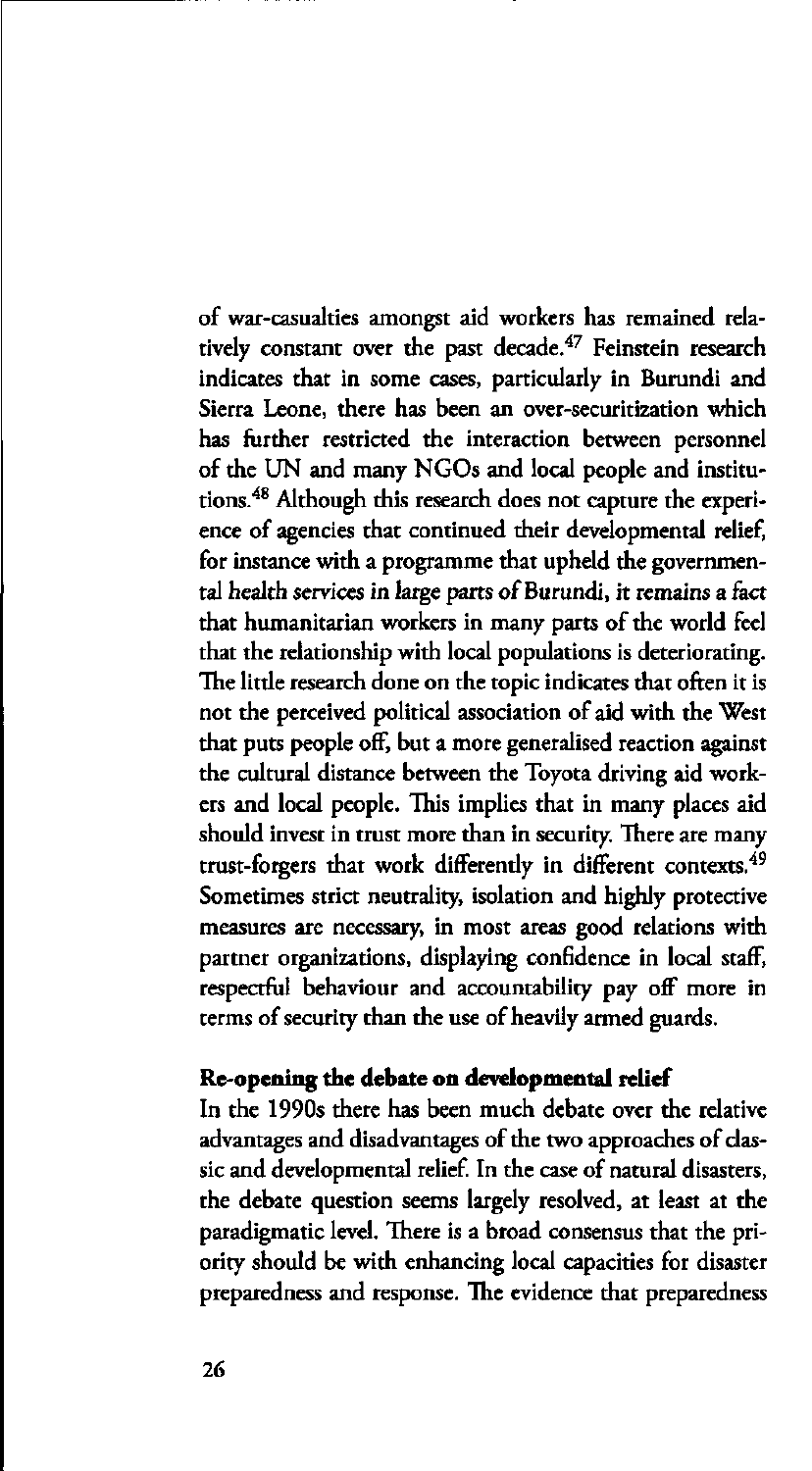helps, for example by spectacularly reducing the cyclonerelated death tolls in Bangladesh and the Caribbean, seem to have turned the tide.<sup>50</sup> Over the last four decades, the average number of disasters has more than doubled, yet the average number of deaths has been reduced by half, which is largely due to preparedness measures.<sup>51</sup> In the case of flict, the question if aid must concentrate on saving lives or whether there is a case for more developmental approaches has not been resolved, but was taken over by events. Since the Global War on Terror, humanitarian debate has focused more on the question how to relate to the occupying powers in Afghanistan and Iraq than on how to relate to society. The phrase of linking relief to development is now exclusively used to denote the transition from crisis to post-crisis, but is hardly used to refer to the challenge to make aid during crisis more developmental.

While the debate has been largely silenced, this is not a silence that implicidy accepts the validity of both approaches as they continue in practice. Instead, the coordination and financing system of humanitarian aid is consolidating its organization along the objectives and organisation of the externally-driven minimal relief approach of classic relief. In a recent reform meant to rule the increasingly unruly humanitarian actors, the coordination structure of the UN is organized along sectoral lines with clusters for food, shelter, water and sanitation, etcetera. In this technocratic setup, integration and local control over the response process are secondary principles of coordination at best.<sup>52</sup> The cess by which needs are defined and programmes financed tilts heavily towards a minimalist approach. Humanitarian appeals formulate relief provisions that are needed (for food aid, water and sanitation, shelter and so forth) but these are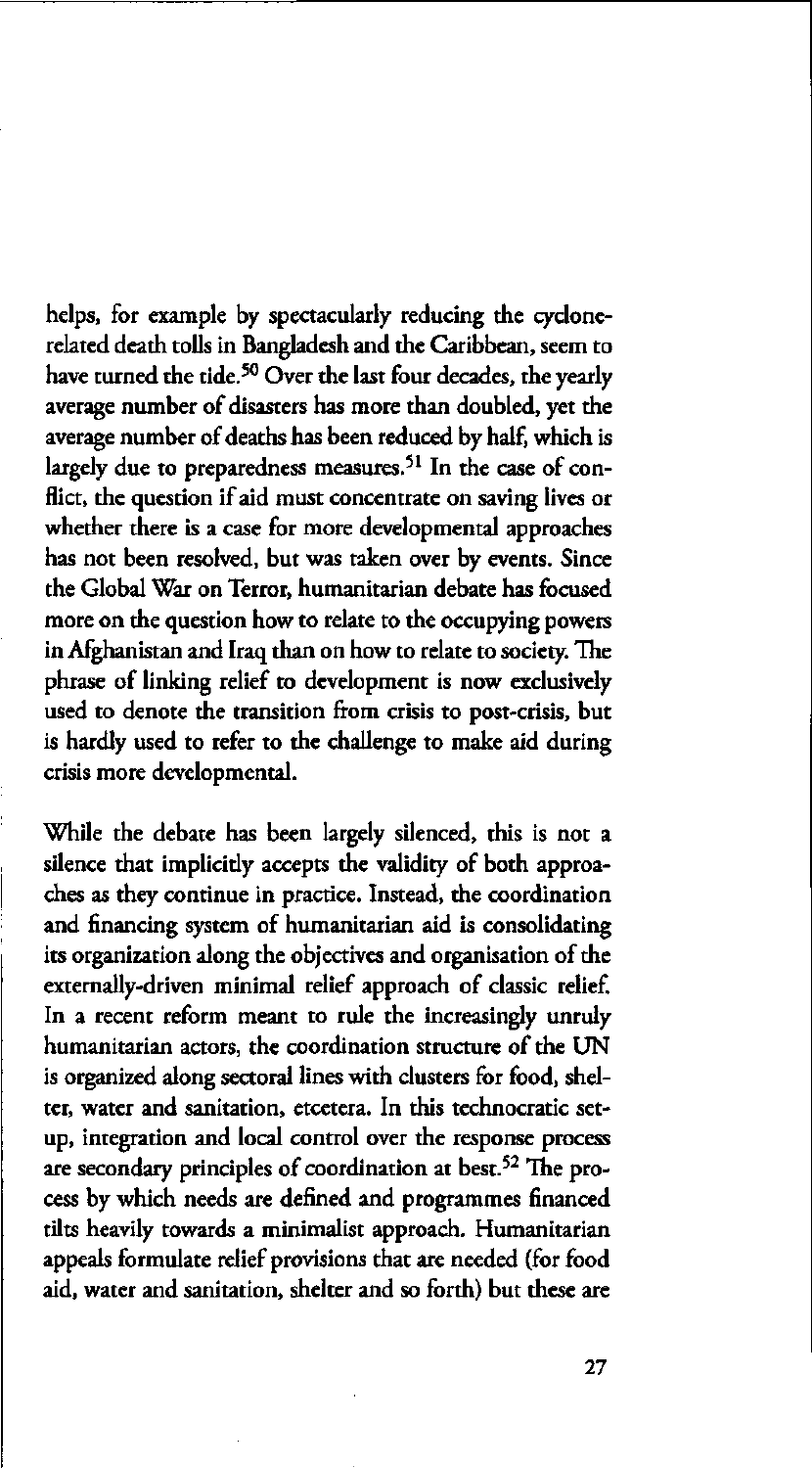not analysed in conjunction with capacities and livelihood opportunities. Ambitions for developmental relief are implicidy considered additional objectives that agencies must finance by their own means as budgets are largely reserved for strict life saving service delivery. In 1996 Jan Pronk made an appeal to his colleagues in the donor community to create pockets of development in conflict, which was inspired by the situation in Sudan where despite the war, many areas stayed relatively peaceful for long periods of time.<sup>53</sup> official humanitarian objectives and flows of funding have stayed within the confines of saving lives, instead of protecting livelihoods to enable people to cope during conflict.<sup>54</sup> Donors refused, for example, to contribute to veterinary services because they were not part of the core life-saving package. Since pastoralism is the main livelihood in South Sudan, the increase in cattle diseases effectively turned more people dependent on food aid than was necessary on account of the conflict. Even disaster preparedness, despite the common acceptance of its importance is not covered under most humanitarian budgets. Since disaster preparedness is also not part of development objectives, agencies working on preparedness continue to find it difficult to secure funding.

With regard to reconstruction, the present organization of relief by maintaining a separation between crisis and normality, is more constraining than facilitating the transition towards reconstruction. Developmental relief that can anticipate on reconstruction continues in practice, yet is relegated to shadows of the aid system. Even the agencies engaged in more developmental relief have largely reduced the discussion to the question of implementation by local organizations. It is time to define what the parameters of developmental relief are and resume a critical reflection on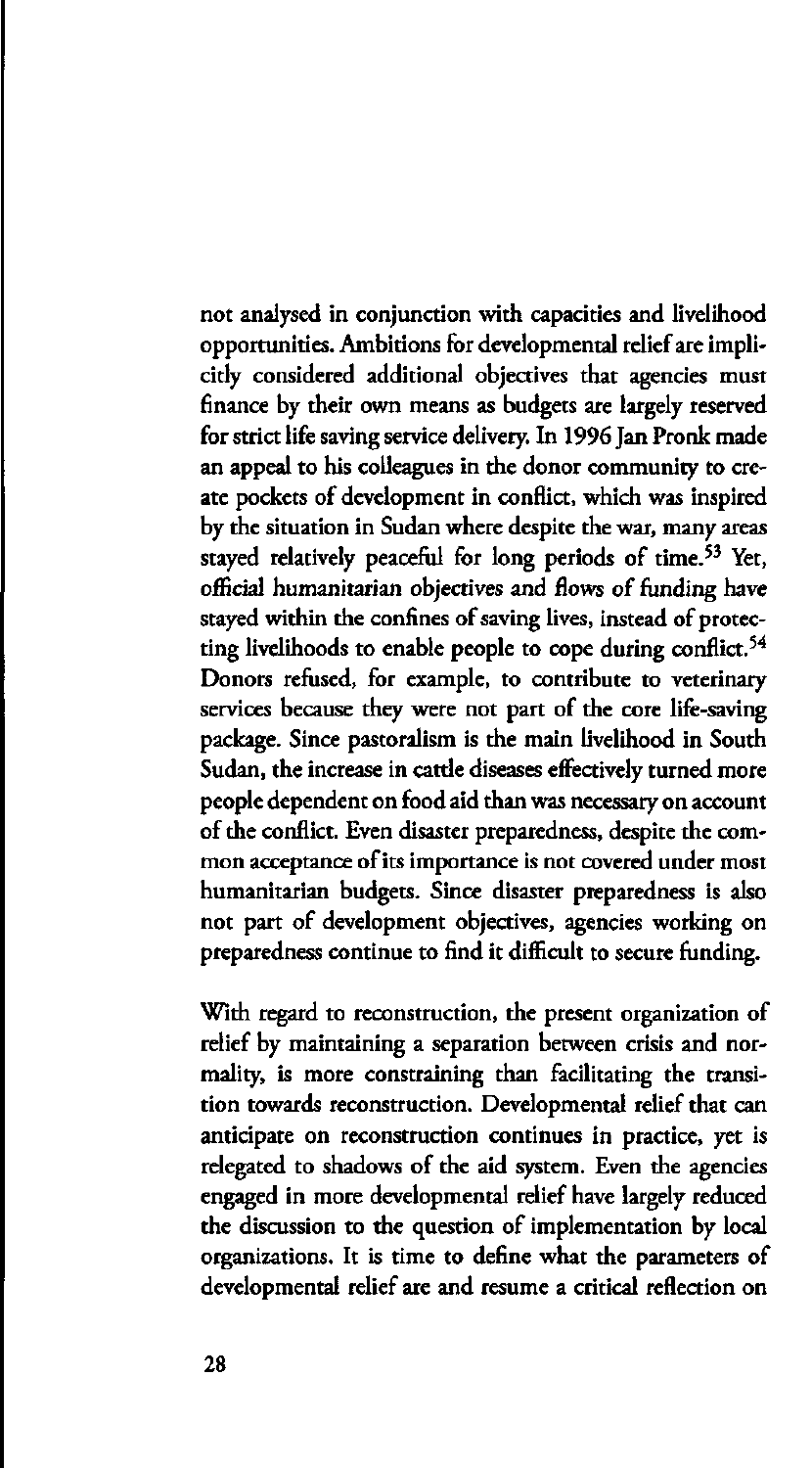its practices and possibilities in emergency situations. is time to make some policy choices about the desirability and feasibility of developmental relief. In most situations an explicit preference and space for developmental relief could make a major difference for people struggling to protect their livelihoods and social safety nets in times of emergency. Let us not forget that the transition from relief to development is an optimistic slogan that does not apply to most people in emergency situations.<sup>56</sup> Their normality is no of development but of bare survival, with few services to fall back on. Their return to normality is not a transition from relief to development but a transition from relief to muddling through. Safeguarding the meagre livelihood, safety nets and service options of these people should be a major driving force of humanitarian aid.

#### **Our research agenda**

The independence of aid is seen as a major condition for its quality. It is rarely understood that the same applies for research. By far most research on aid is based on commissioned consultancy work. This can be high quality, but often leads to the omission of critical findings and rarely allows for research that is in-depth and embedded in people's lifeworlds. Research on aid tends to be strongly informed by the politics of the latest disaster, with few research programmes capable to unravel the continuities and discontinuities in the realities behind these politics.

My research group has a number of programmes that aim to understand the working of aid interventions in their environment. This research focuses especially on programmes that link emergency response with development, peace and (social) security programming. We currently do research into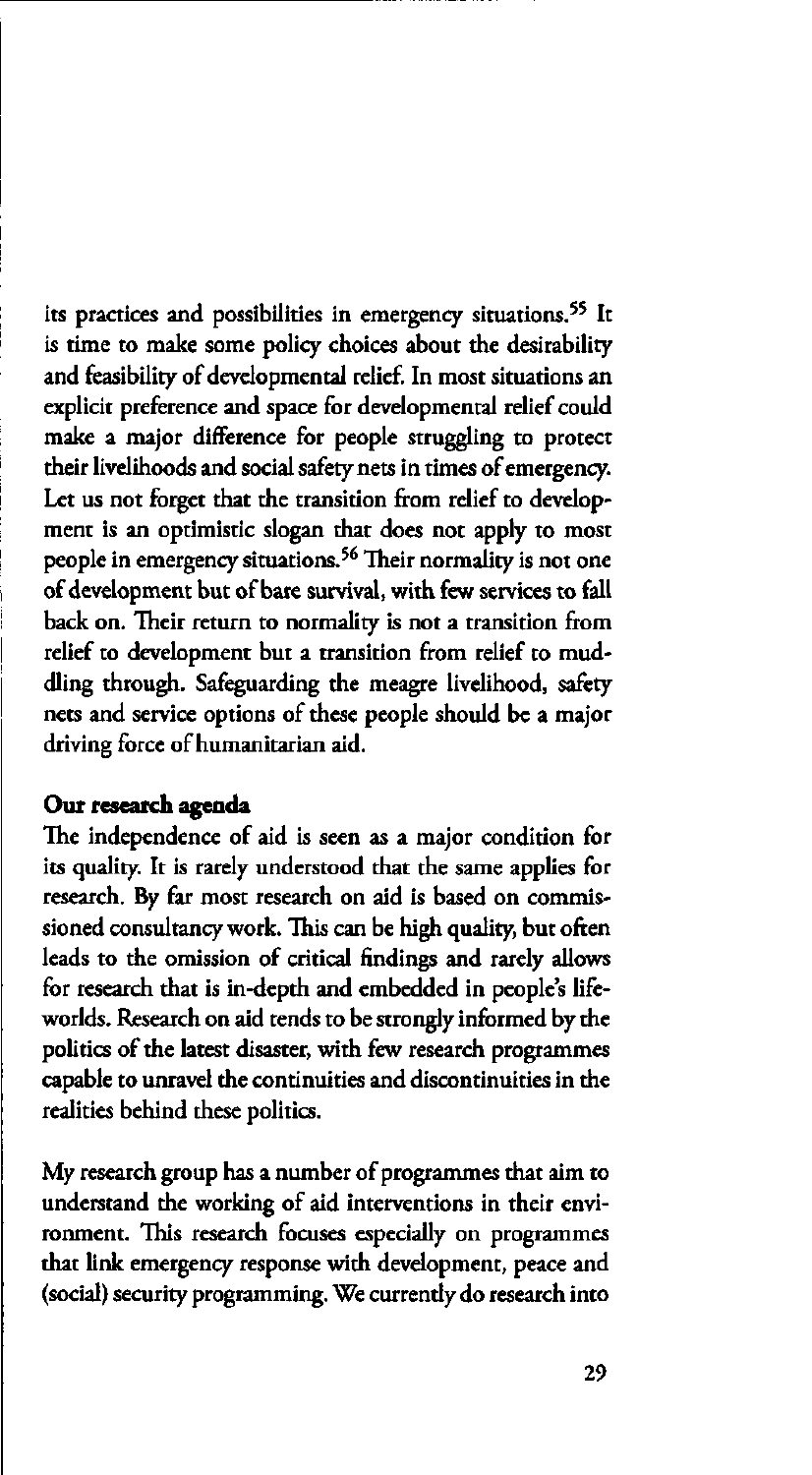community-driven disaster preparedness, reconstruction and peace building in the Philippines, Afghanistan, Indonesia, Mozambique, Guatemala and the Great Lakes Region. Success and failure of developmental relief and reconstruction is produced throughout policy chains and depends on functional linkages with related domains of intervention. Our research moves up, down and sideways of policies, and analyzes how these different linkages work in practice and affect the chances for emergency response and reconstruction. Together with the Law and Governance group we are preparing research to study practices of how food aid during emergency situations is organised to enhance development and (social) security. These researches start inside a programme, and stretch outside as far as needed, often travelling along multiple sites and applying a range of methods.

We also have have research that focuses in the first place on the multiple realities outside of aid interventions. Aid interventions play a role in research, primarily as spaces where people manoeuvre to realize their own projects and to study the impact of the ensemble of interventions in society. PhD work in Kakuma Refugee Camp explores how refugees manage to take over and alter to a large extent the grid of control that is seemingly exercised by the UNHCR and the Kenian authorities, creating their own powerful realities for (re) distributing jobs and other resources. Research in Angola ambitiously reconstructs how people organised their lives and communities in the different periods of consecutive wars and how aid affected these processes. This type of research requires long periods of immersion in local communities and relies mostly on ethnography.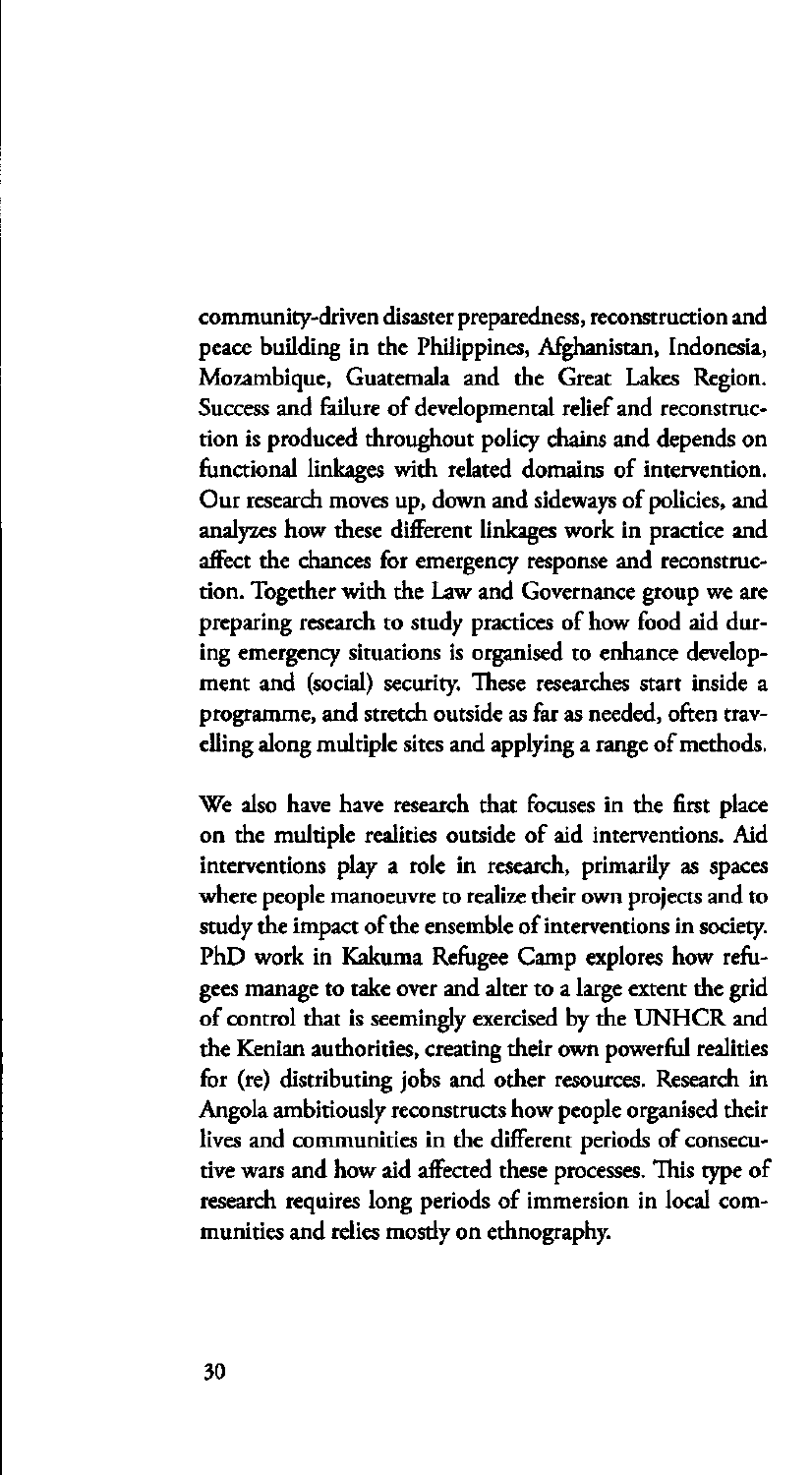Finally, we do research that focuses inside the policies and practices of humanitarian and development agencies. It partly springs off our academic research, and is enhanced by a range of activities varying from evaluations, contract research, seminars and advice work. It is about strategy, principles and praxis of aid. Topics include the use of the Code of Conduct, issues of coordination, organizational culture, beneficiary participation, complaint handling, gender and disaster preparedness. Much of this work is done in partnership with NGOs and facilitated by PSO, a membershipbased capacity building organization. Our latest project is to organize a peer review on humanitarian partnerships. This summer, agency staff will do fieldwork in different countries to compare how they and their colleagues relate to local implementing partners.

Most of our research is interactive in nature, and is done in close dialogue with societal stakeholders. Interactive research offers many analytical and practical advantages, yet also bears the risk to be biased towards realities of intervening agencies more than people. Gemma van der Haar is presendy documenting our experiences with interactive research. One of the major findings is that it is crucial to maintain a solid body of financially independent, in-depth research into the realities of disaster, conflict and reconstruction to feed and critically interrogate the findings of more applied research. We hope to foster this academic tradition by organising the first World Congress of Humanitarian Studies in 2009, together with the universities of Groningen and Bochum.

### **Humanitarian movement.**

Mister rector, ladies and gendemen, I am very glad the world community has invented humanitarian aid. Countless num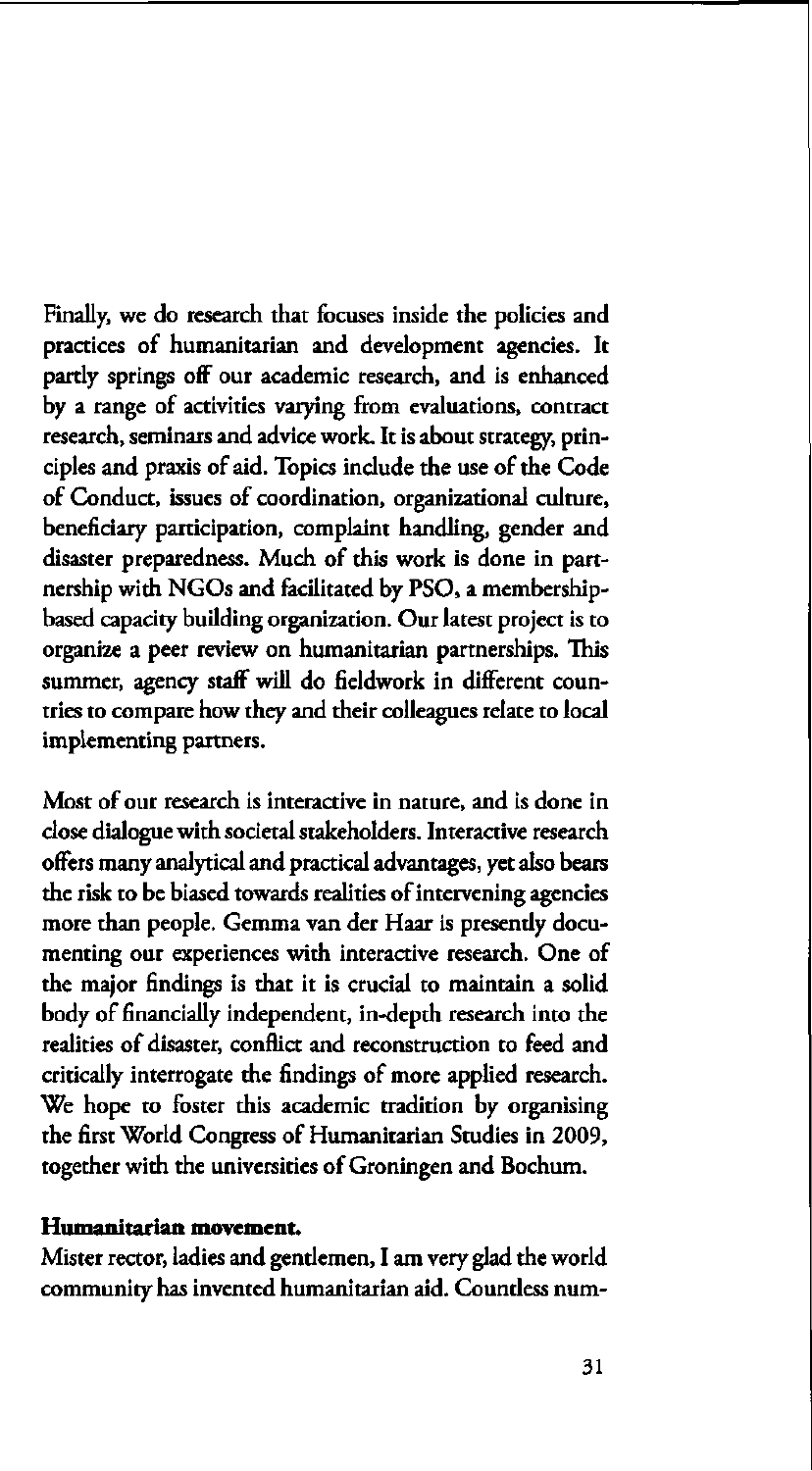bers of people have found survival through the protection, refuge and relief offered by humanitarians. Humanitarian ideals have inspired the social movement of the Red Cross, with a global membership of hundred million people, and they find daily expression in the work of thousands of committed and idealistic humanitarian workers.

Humanitarian emergencies will continue to be part of our future. We already see the numbers of natural disasters sharply rising and if nothing is done about climate change, the Stern report predicts 200 million people will be displaced by the end of this century due to sea-level rise. Many people will have to survive in increasingly inhabitable places, where they live in conditions of chronic food insecurity without the assets to catch up with the globalized economy. We cannot predict the courses of conflict, but even without large-scale wars, patterns of structural, criminal and political violence will continue to create pockets of misery and abuse. The different trends signal a world where humanitarian needs become more chronic and large scale. The present humanitarian apparatus that is designed to provide a temporary stop gap to alleviate suffering in war and disaster, may be increasingly inadequate to deal with these challenges. What will be the safety nets for the majority of people that are excluded from the benefits of globalization and those that are finding their livelihoods destroyed because of climate-related environmental depletion?

When we stop thinking of crises as temporary problems, and recognise the continuity in people's vulnerability for conflict and disaster, the need becomes more urgent to think outside of the boxes of humanitarian aid and development, and seek more durable ways to make communities resilient, while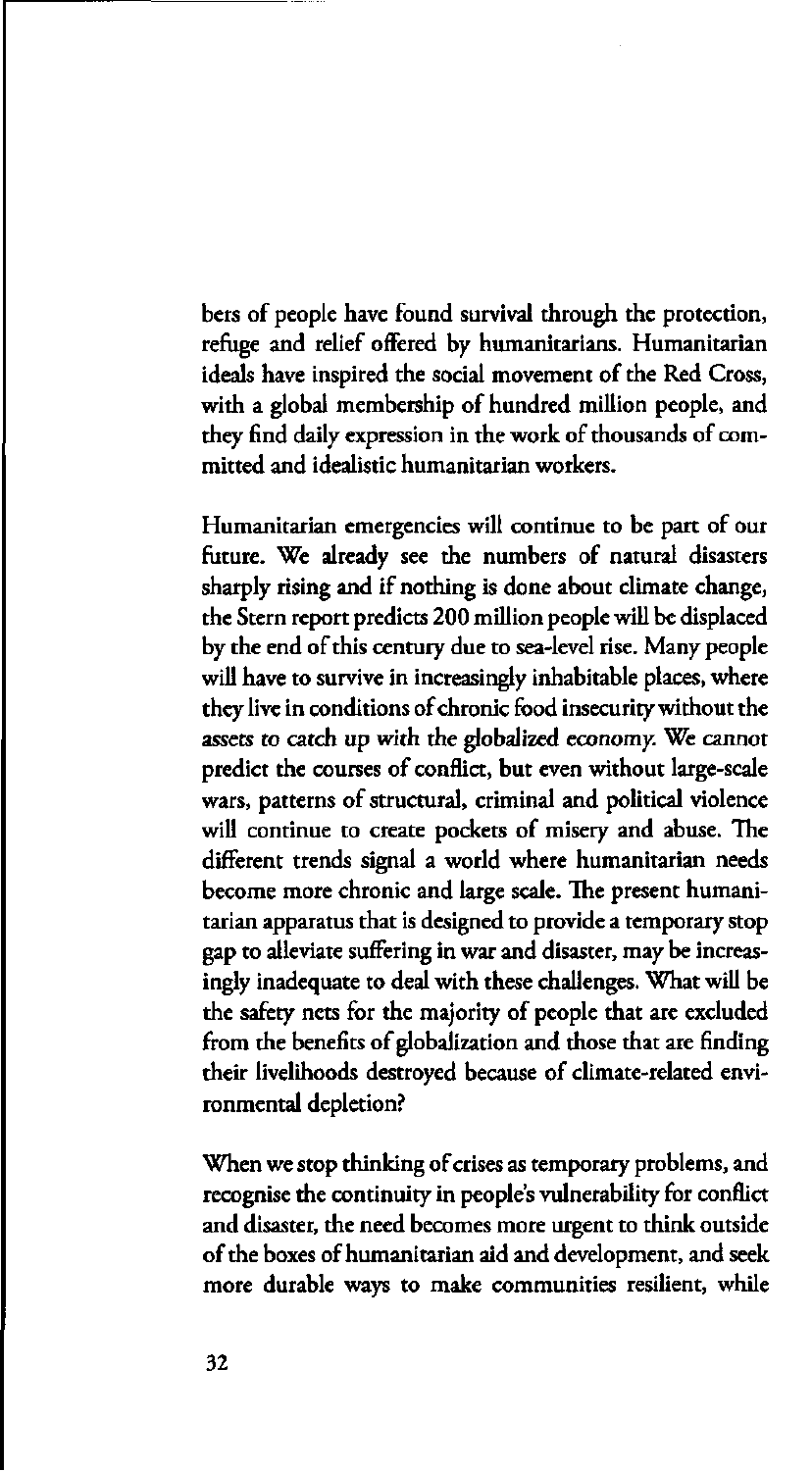upholding the resolve to protect people that need help for their immediate survival. In his time, Henri Ounant was a visionary but not a very radical thinker. He advocated in the 1860s for the alleviation of life-threatening suffering in the charity tradition of the Good Samaritan, while his contemporary Karl Marx had just written the Communist Manifest envisioning a global regime change to eradicate poverty and related suffering. In these days, upholding the ideal of humanity: "to relieve suffering wherever it may be found" begs increasingly radical action to reduce people's vulnerabilities and resolve the threats against human security.

I do believe that we must muster the individual and political will to increasingly share resources with people in need. But help can only be effective when the agency and acting capacity of the recipients of aid are acknowledged and respected. Providing relief marks solidarity but it also marks superiority: it defines 'the other' as victim and the assister as the one who determines what help is in order. The victim's sole attribute is found in his suffering, and although the assister grants him the right to survival, the victim is stripped of the capacity to act that would recognise him as a fellow human being.<sup>57</sup> It is not in their suffering that we can know we can only reach out by respecting people's dignity as actors that own their lives and futures.

#### **Thank you**

Combining academic and family life is often not unlike a humanitarian emergency and I am sure I would not have survived without the help so many of you have extended to me. My first and biggest thank you goes to Fred Claasen, my wonderful husband and intellectual sparring partner, who generously provides me with the most basic need of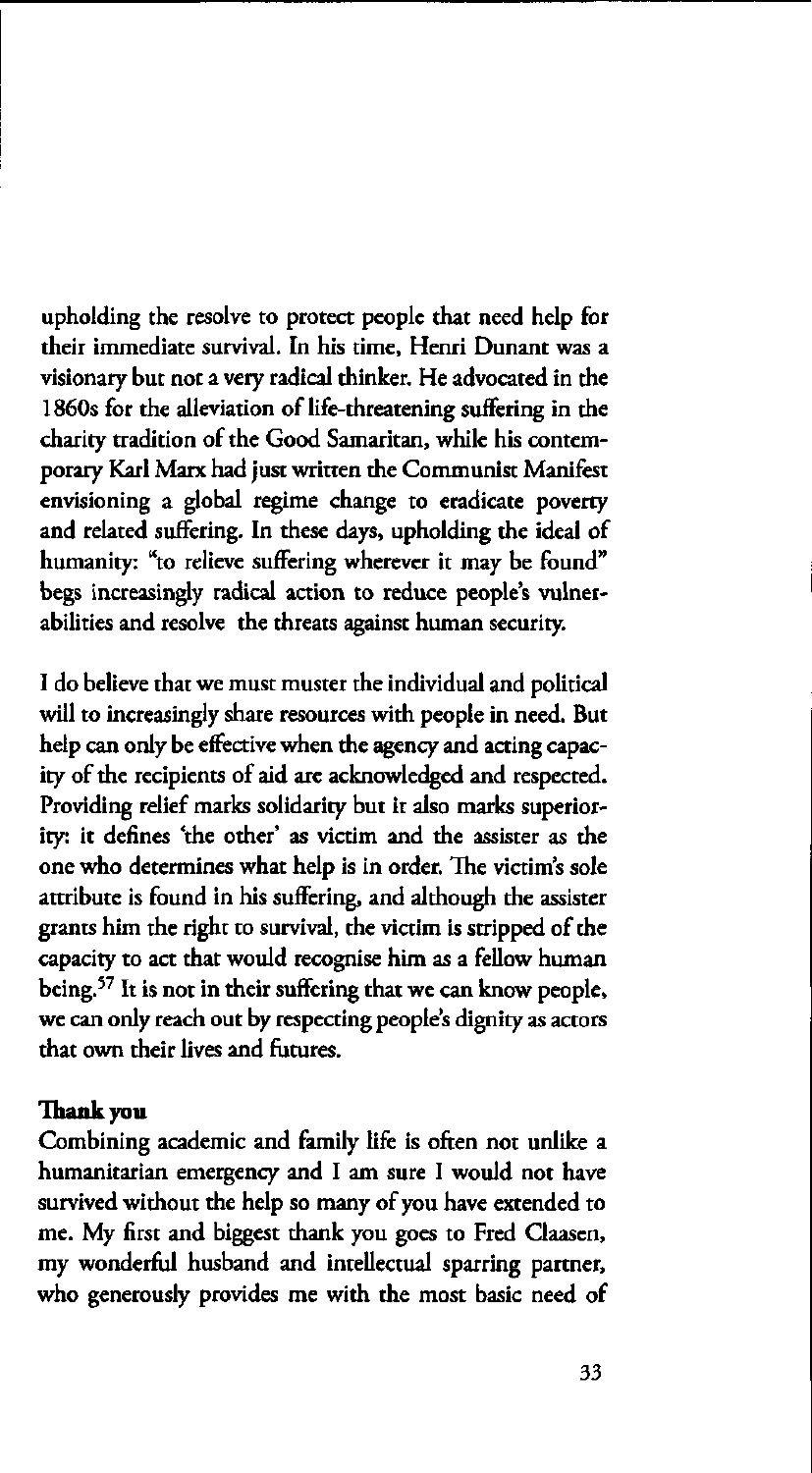love. Iana, Ellis, Franka and Don, together with our mothers, family and friends, with special mention for Renske Schamhart, Marie Jose Vervest and my cousin and namesake Thea Hilhorst, form the homely shelter that help us to sustain the most extreme conditions. I am most grateful to Georg Frerks, Gemma van der Haar, Mathijs van Leeuwen, Bram Jansen, Annelies Heijmans, Hilde van Dijkhorst, Maliana Serrano, Luis Artur, Jeroen Warner, Rens de Man, Lucie van Zaalen and Jos Michel. They are my colleagues and friends at Disaster Studies, who kindly share their daily rations of food-for-thought-aid. The good work relations combined with lots of fun provide the perfect mental health care to sustain the hardships of academic life, with Lucie as the most loyal and effective disaster manager. We all know that social networks are crucial for surviving, and I am deeply grateful for the many people I am fortunate enough to work with, here in Wageningen, especially with the Rural Development Group where my chair has found refuge, in the CERES research school, and in the many organizations in the Netherlands and internationally. I look forward to continue working with you. There is no programme without donors, and I do thank the science councils of WOTRO and NWO for enabling so much of our research and the Foundation Nationaal Erfgoed Hotel de Wereld for sponsoring my chair.

Finally, I would like to thank Wageningen University that has invested trust in me and endowed me with this esteemed position. Kees Schuyt considers the institute of an independent scientific academe as one of the major social inventions to advance societies and protect them against cycles of exclusion and conflict escalation.<sup>58</sup> I feel proud to be part ranks of this academe. I was raised by my parents with the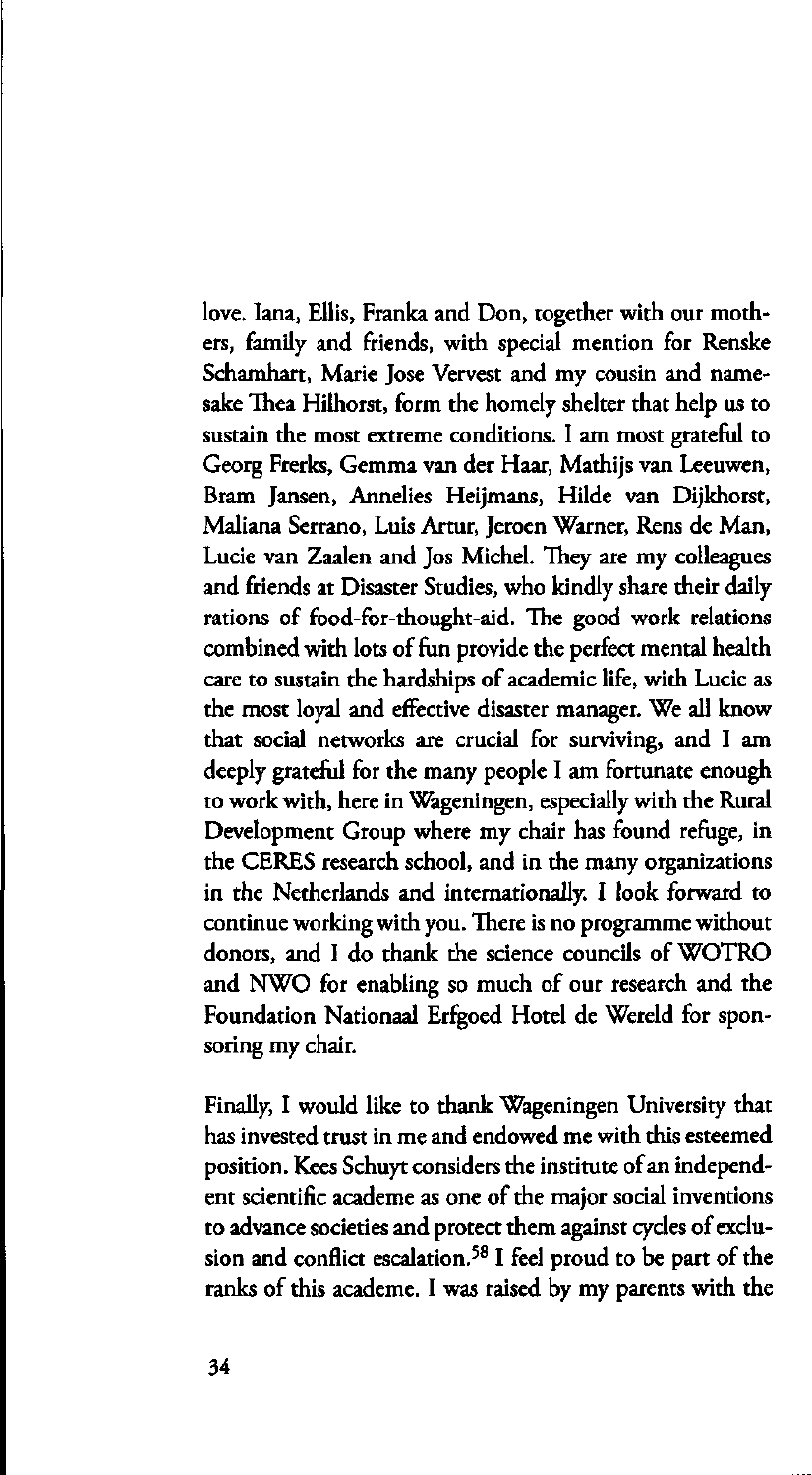strong persuasion that gifts cannot be appreciated lightly, but create social responsibility too. I will do the utmost to live up to the confidence all of you are giving me today, and thank you for your attention.

#### (Endnotes)

- 1 Z. Meriboute (2004) "Humanitarian Rules and Sanctions in the Major Philosophical and Religious Traditions''. In: L.Lijnzaad et al (eds) *Making the Voice of Humanity Heard.* Leiden/ Boston, Martinus Nijhoff Publishers
- 2 S. Chesterman (2004). *You, The People. The United Nations, Transitional Administration and State-Building.* New York, Oxford University Press, p.37
- 3 G. Frerks and B. Klein Goldewijk (2007) *"Human Security: Mapping the Challenges"* in: G. Frerks and B. Klein Goldewijk (eds) Human Security and International Insecurity. Wageningen Academic Publishers.
- 4 S. Barakat, (2005) "Post-War Reconstruction and Development: Coming of Age" in: S. Barakat (ed) *After the Conflict. Reconstruction and Development in the Aftermath of War.* London, LB. Taurus, p. 11
- 5 S. Kalyvas (2006) *The Logic ofViolence in Civil War.* Cambridge, Cambridge University Press.
- 6 D. Keen (2001) "War and Peace: What's the Différence?" *International Peacekeeping,* Vol. 7, No.4, pp.1-22
- 7 Ph. le Billon (2001) The Political Ecology of War: Natural Resources and Armed Conflict. Political Geography 20:( 5) 561-584; M. Kaldor (1999) *New & Old Wars. Organized Violence in a Global Era.* Oxford, Polity Press
- 8 M. DufEeld (2001) *Gobal Governance and the New Wars. The Merging of Development and Security.* London ZedBooks.
- 9 See for instance H. van Dijk, M. De Bruijn & W. Van Beek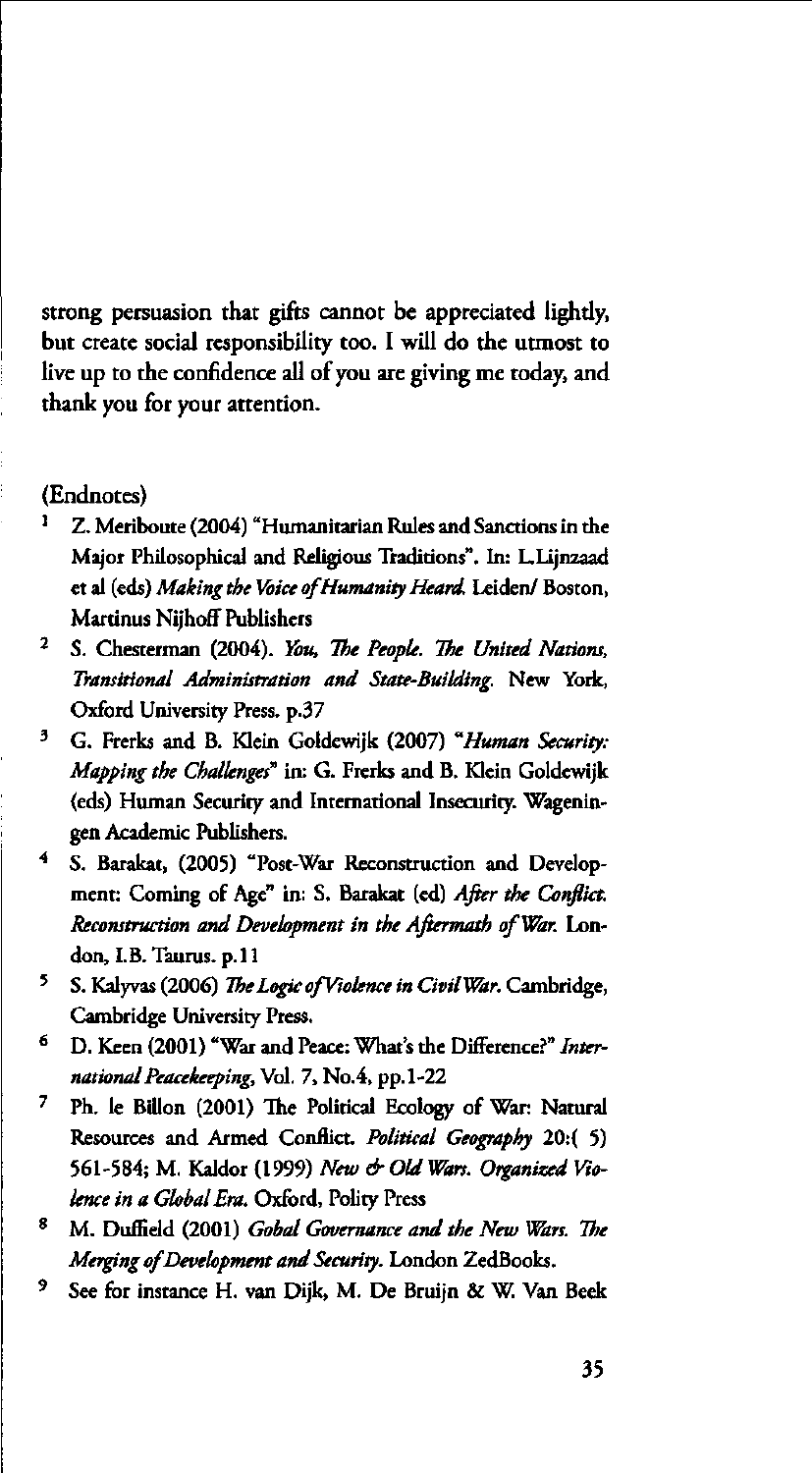(2003) 'Pathways to Mitigate Climate Variability and Climate Change in Mali: The Districts of Douentza and Koutiala Compared' in: Ton Dietz, Jan Verhagen, Ruerd Ruben (eds), *The impact of climate change on drylands, with a focus on West Africa,*  Dordrecht, Kluwer, pp. 173-206

- C. Nordstrom (2004) *Shadows of War. Violence, Power and International Profiteering in the Twenty-First Century.* Berkeley/ Los Angeles, California University Press, pp 119-139.
- <sup>11</sup> In recognition of this movement, its founder Etweda Cooper won the first international 1325 Award in 2006
- <sup>12</sup> P. Richards (2005) "New War. An Ethnographic Approach". In: P. Richards (ed) *No Peace No War. An Anthropology of Contemporary Armed Conflicts.* Oxford, James Currey. P.3
- <sup>13</sup> N. Long and J.D. van der Ploeg (1989) 'Demytholog Planned Intervention: An Actor Perspective', *Sociologia Ruralis,*  XXIX, 3 / 4: 226-49.
- <sup>14</sup> P. Uvin (1998) Aiding Violence. The development Enterprise i *Rwanda.* West Hartford, Kumarian Press
- <sup>15</sup> M. Ignatieff (1997) *The Warrior's Honor. Ethnic War the Modern Conscience.* New York, Henri Holt and Co, pp 109-164.
- <sup>16</sup> Ph. Quarles van Ufford and D. Roth (2003) "The Icarus The Rise and Fall of Development Optimisms in a Regional Development Project in Luwu District, South Sulawesi, Indonesia". In: Ph. Quarles van Ufford and A. Kumar Giri (eds) *A Moral Critique of Development. In Search of Global Responsibilities.* London and New York, Roudedge, pp 76-101
- <sup>17</sup> D. Hilhorst (2003) The Real World of NGOs: Discourse, Div *sity and Development.* London: Zedbooks
- <sup>18</sup> Ibid
- <sup>19</sup> S. Chesterman (2004). You, The People. The United Natio *Transitional Administration and State-Building.* New York, Oxford University Press, p.201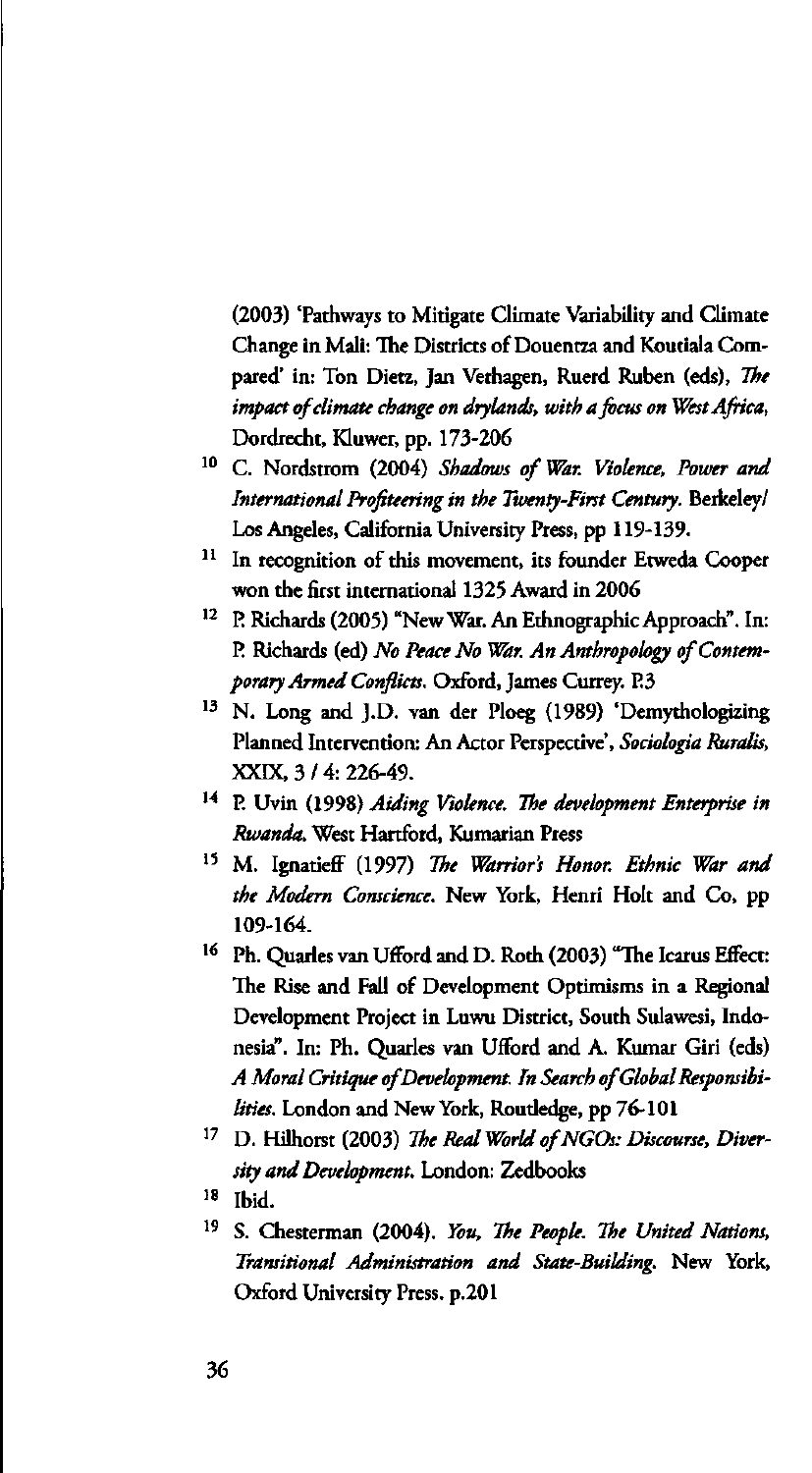- <sup>20</sup> G. Handcock (1989)*Lords of Poverty: the Power, Prestige and Corruption of the International Aid Business.* New York, Atlantic Monthly Press
- <sup>21</sup> D. Hilhorst and M. van Leeuwen. "Emergency and Dev ment: the Case of Imidugudu, Villagisation in Rwanda", *Journal of Refugee Studies,* Vol. 13, no. 3, 264-280
- <sup>22</sup> Human Security Report 2005. War and Peace in the 21<sup>st</sup> Cent Human Security Center, University of British Colombia. New York/ Oxford, Oxford University Press.
- <sup>23</sup> S. Barakat, (2005) "Post-War Reconstruction and D lopment: Coming of Age" in: S. Barakat (ed) *After the Conflict. Reconstruction and Development in the Aftermath of War.*  London, LB. Taurus, p. 18; S. Chesterman (2004). You, The People. The United Nations, Transitional Administration and State-Building. New York, Oxford University Press, p. 185
- <sup>24</sup> R. Paris (2004). At War's End. Building Peace After Civil C *flict.* Cambridge, Cambridge University Press.
- <sup>25</sup> A. Suhrke and A. Strand (2005) The Logic of Conflictual building. In: S. Barakat (ed) *After the Conflict. Reconstruction and Development in the Aftermath of War.* London, LB. Tauris, pp. 141-155
- <sup>26</sup> S. Barakat (2005) "Seven Pillars for Post-War Reconstruct In: S. Barakat (ed) *After the Conflict. Reconstruction and Development in the Aftermath of War.* London, LB. Taurus, p. 249
- <sup>27</sup> L. Alden Wily (2003) *Land Rights in Crisis: Restoring Tent Security in Afghanistan.* Issues Paper Series. Kabul, Afghanistan Research and Evaluation Unit.
- <sup>28</sup> F. Fukuyama (2006) Nation-building and the Failure of tutional Memory. In: E Fukuyama (ed) *Nation Building. Beyond Afghanistan and Iraq.* Baltimore, John Hokpins University Press, p.8
- <sup>29</sup> J. Mendelson Forman (2006) "Striking out in Baghdad E Fukuyama (ed) *Nation Building. Beyond Afghanistan and*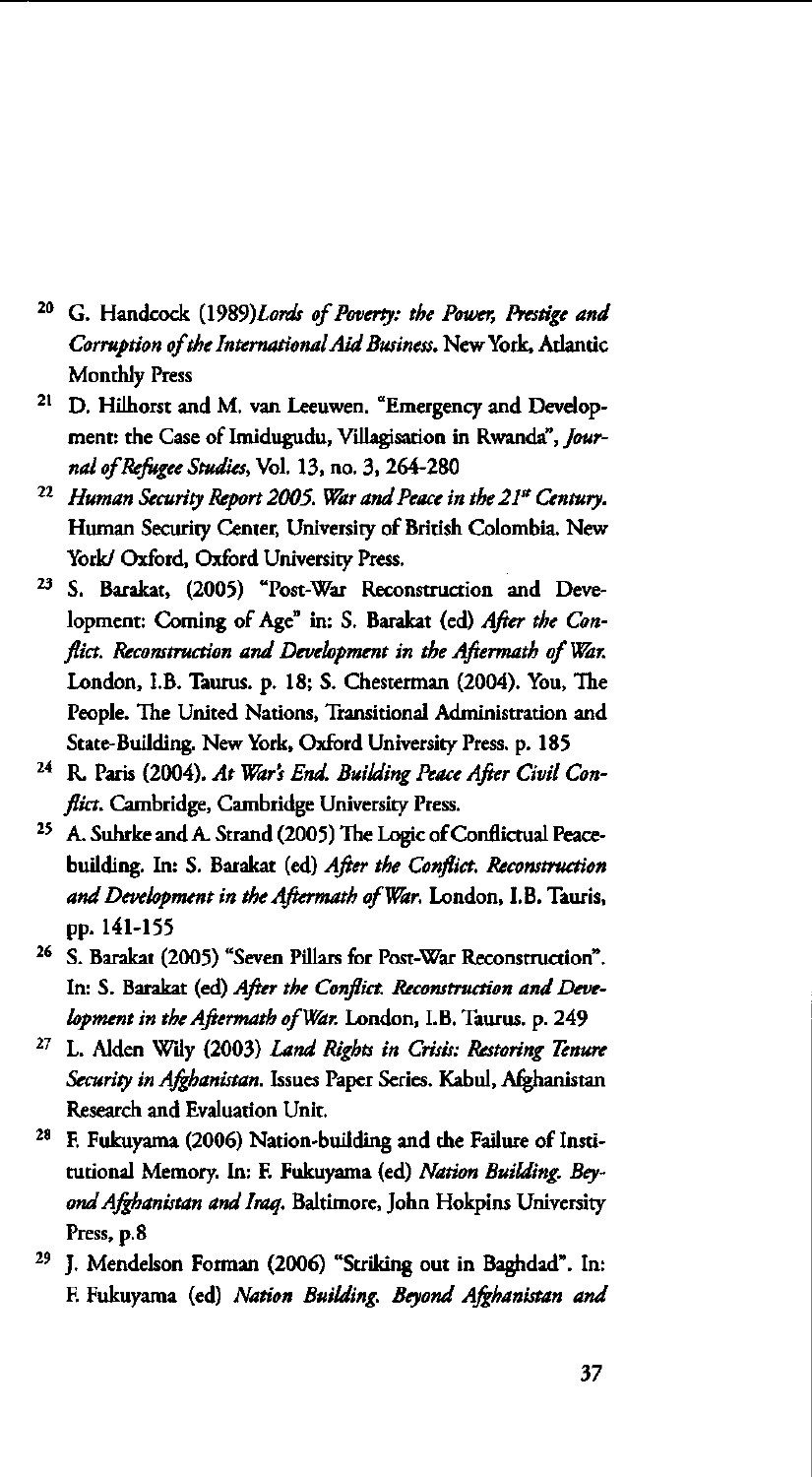*Iraq.* Baltimore, John Hopkins University Press.

- <sup>30</sup> G. Hansen (2007) *Coming to Terms with the Humanita Imperative in Iraq.* Medford, Feinstein International Center.
- <sup>31</sup> J. Manor (ed) Aid that Works. Successful Development in Fragi *Staus.* Washington DC, The Worldbank
- <sup>32</sup> A. Stoddard (2006) *Humanitarian Alert: NGO Information* a *Its Impact on US Foreign Policy.* Bloomfield, Kumarian Press, pp. 1-30.
- <sup>33</sup> B. Harrell-Bond (1986) Imposing Aid. Emergency assistance t *refugees.* Oxford: Oxford University Press.
- <sup>34</sup> A. de Waal (1989) *Famine that Kills. Darfur, Sudan*. Ox Oxford University Press
- <sup>35</sup> M. Anderson (1996). *Do no harm. Supporting local capaci for peace through aid.* Cambridge: Local Capacities for Peace Project/The Collaborative for Development Action, Inc.
- <sup>36</sup> For a vivid account of this episode see D. Scroggins *Emma's War. Love, Betrayal and Death in the Sudan.* London, Harper Perennial.
- <sup>37</sup> Duffield, M. (1993) 'NGOs, Disaster Relief and Asset' fer in the Horn: Political Survival in a Permanent Emergency'. *Development and Change* (24) 131-157; Keen, D. (1994) *The Benefits of Famine: A Political Economy of Famine and Relief in South Western Sudan, 1983-1989.* Princeton, Princeton University Press.
- <sup>38</sup> M. Anderson and P. Woodrow (1993) "Reducing Vulne lity to drought and Famine", in J.O. Field (ed.), *The Challenge of Famine, Recent Experience, Lessons Learned.* West Hartford: Kumarian Press, p. 136.
- <sup>39</sup> M.K. Juma and A. Suhrke (eds) (2002) *Eroding Local Capa International Humanitarian Action in Africa.* Uppsala, Nordiska Afrikainstitutet
- <sup>40</sup> D. Hilhorst and B. Jansen (2005). You Never Walk Alone: *ticipation, Partnership and Coordination in Humanitarian Aid.*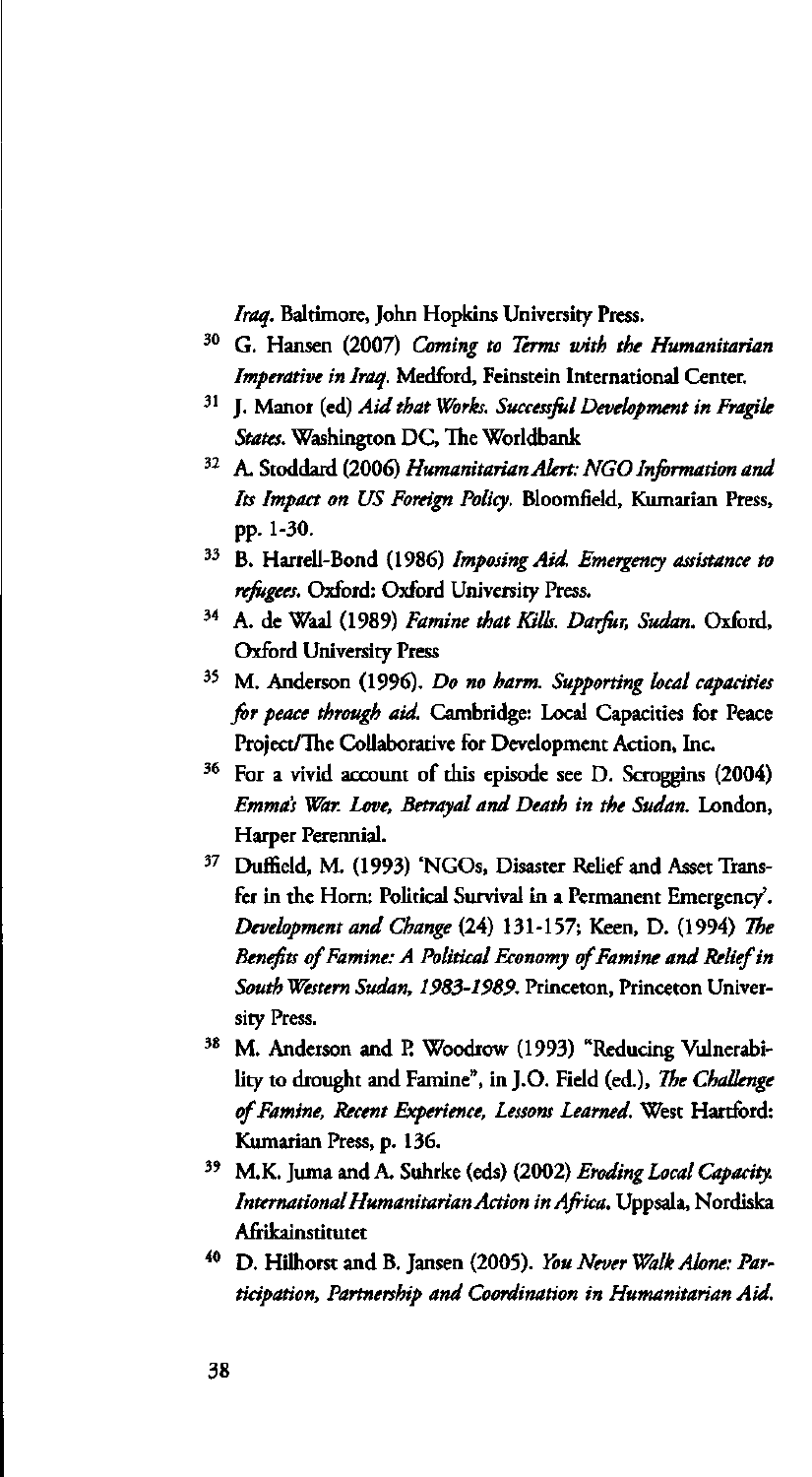The Hague, PSO.

- <sup>41</sup> The programme is of the Consortium of Humanitarian . cies, and my involvement was facilitated by Oxfamnovib.
- <sup>42</sup> See for instance L. Berger (2006) Listening to Tsunan vivors: Treating Aid Recipients like Valued Customers Gives Insights into Disaster Relief. *Stanford Social Innovation review.*  www. [ssireview.com](http://ssireview.com)
- <sup>43</sup> D. Hilhorst (2007) "Victims, Clients or Citizens. The Rec Side of the Tsunami Response". In P. Hoebink (ed) *Netherlands Yearbook of International Co-operation.* Assen, Van Gorcum
- <sup>44</sup> D. Hilhorst and M. van Leeuwen (2005) Grounding Peace Organizations. A case study of southern Sudan. *Journal of 'Modern Africa Studies* 43(4): 537-563
- <sup>45</sup> C. de Ville de Goyet and L. Morinière (2006) The Role of *Assessment in the Tsunami Response.* Tsunami Evaluation Coalition, London, ALNAP/ ODI.
- <sup>46</sup> G. Hansen (2007) *Coming to Terms with the Humanita Imperative in Iraq.* Medford, Feinstein International Center.
- 47 A.Stoddard, A. Harmer and K. Haver (2006) Providing . *Insecure Environments: Trends in Policy and Operations.* Report 23. Humanitarian Policy Group, London. Note, however, that local killings may remain unnoticed. The killing of 15 local staff members of Action Contre La Faim in Sri Lanka, in August 2006 hardly made the headlines.
- <sup>48</sup> A. Donini, L. Minear et al (2006) *Humanitarian Agenda . Principles, Power, and Perceptions. Preliminary Report.* Medford, Feinstein International Center.
- <sup>49</sup> D. Hilhorst (2005) Dead letter or living document? Ter Code of Conduct for Disaster Relief. *Disasters: 29(4): 351-369*
- <sup>50</sup> World Disaster Report (2002). Focus on reducing Risk. Gene International Federation of the Red Cross and Red Crescent Societies. See also World Disaster Reports (2004) *Focus on Community Resilience* and (2005) *Focus on Information in Disasters.*